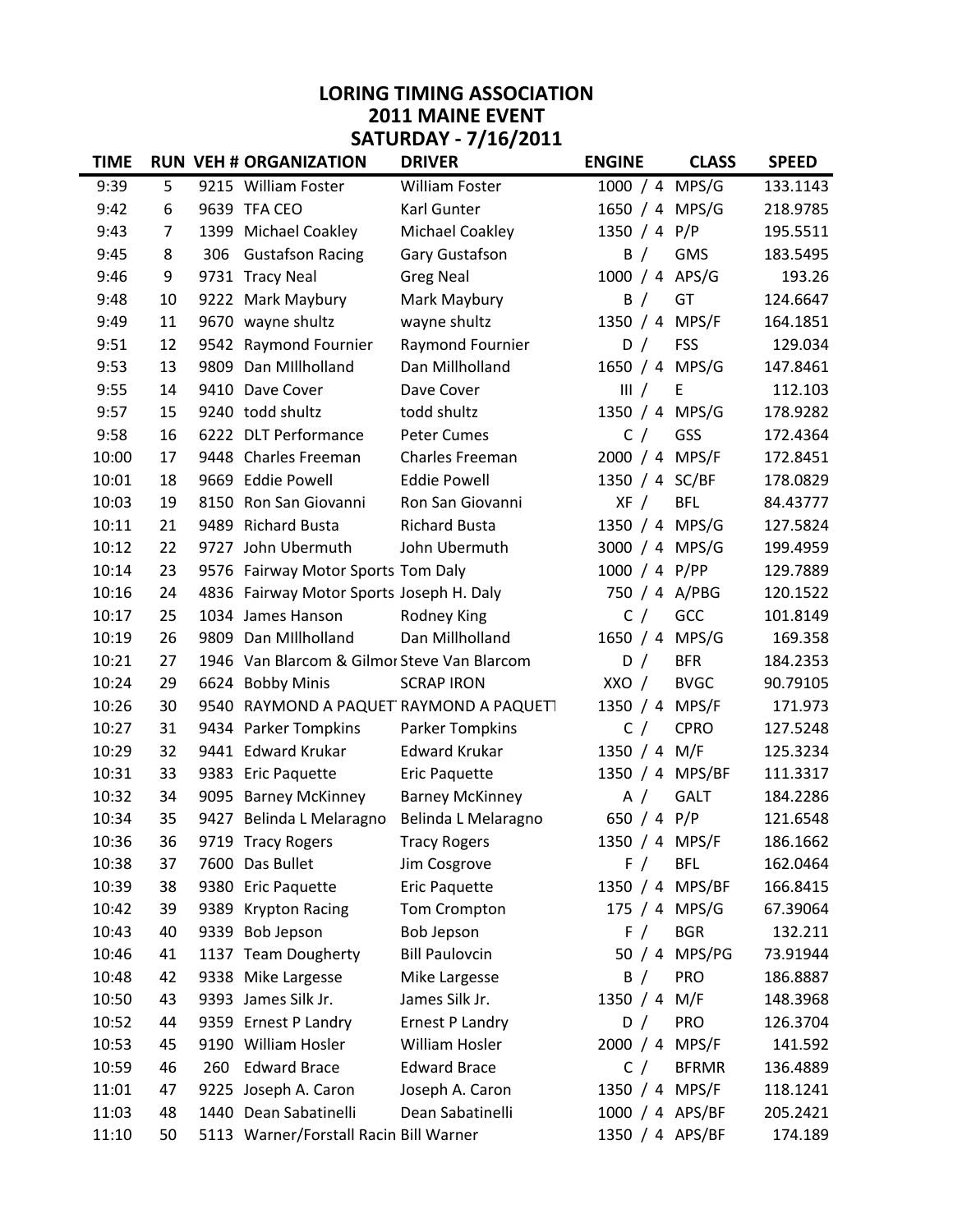| 11:11 | 51  |               | 7607 Ryan Ostergard                          | Ryan Ostergard                               |                | 1350 / 4 MPS/BF  | 186.8243 |
|-------|-----|---------------|----------------------------------------------|----------------------------------------------|----------------|------------------|----------|
| 11:13 | 52  |               | 7100 Gary & Pam Beineke                      | Pam Beineke                                  | AA /           | <b>FCT</b>       | 199.909  |
| 11:15 | 53  |               | 9501 Jon Dillingham                          | Jon Dillingham                               |                | 2000 / 4 MPS/PBG | 116.422  |
| 11:17 | 54  |               | 9565 Tony Frangipane                         | Tony Frangipane                              | 0/             | T/O              | 86.38116 |
| 11:19 | 55  |               | 9543 PRT Racing                              | Carl T. Schaefer                             |                | 750 / 4 MPS/PBF  | 153.8865 |
| 11:22 | 56  | 430           | pete keyser                                  | pete keyser                                  | XF /           | <b>BVGCC</b>     | 78.04311 |
| 11:25 | 58  | 9647          | Mark Gordon                                  | Mark Gordon                                  |                | 3000 / 4 MPS/BF  | 186.6602 |
| 11:27 | 59  | 805           | Venable Rods and Rac Charles Venable         |                                              | C /            | <b>CFALT</b>     | 184.7678 |
| 11:28 | 60  |               | 9576 Fairway Motor Sports Tom Daly           |                                              | 1000 / 4 P/PP  |                  | 127.6448 |
| 11:30 | 61  |               | 4836 Fairway Motor Sports Cliff Daly         |                                              | 750 / 4 A/PBF  |                  | 120.063  |
| 11:32 | 62  | 306           | <b>Gustafson Racing</b>                      | Gary Gustafson                               | B /            | GMS              | 183.5761 |
| 11:33 | 63  |               | 9148 Gene Dlask                              | <b>Gene Dlask</b>                            |                | 1650 / 4 MPS/BF  | 206.3942 |
| 11:42 | 65  |               | 9412 joe martin                              | joe martin                                   | C /            | T/O              | 122.4967 |
| 11:44 | 66  |               | 9323 Brian Sullivan                          | <b>Brian Sullivan</b>                        |                | 1350 / 4 MPS/BG  | 185.7345 |
| 11:46 | 67  |               | 9731 Tracy Neal                              | <b>Greg Neal</b>                             | 1000 / 4 APS/G |                  | 199.4828 |
| 11:48 | 68  |               | 9462 Richard J Olson                         | Richard J Olson                              | F /            | T/O              | 118.98   |
| 11:49 | 69  |               |                                              | 9620 Wentworth K. Marsha Wentworth K. Marsha | 1350 / 4 MPS/F |                  | 143.9472 |
| 11:51 | 70  |               | 9561 Brian Lalor                             | <b>Brian Lalor</b>                           | F /            | T/O              | 123.3144 |
| 11:52 | 71  |               | 9324 Bob Sellers                             | <b>Bob Sellers</b>                           | 1350 / 4 MPS/G |                  | 204.1062 |
| 11:54 | 72  |               | 9559 Sarah Curtis                            | Sarah Curtis                                 | BF /           | T/O              | 128.1329 |
| 11:56 | 73  |               | 5477 Rusty Pelkey                            | <b>Rusty Pelkey</b>                          | 1000 / 4 MPS/F |                  | 116.2877 |
| 11:57 | 74  |               | 9162 Atlantic Auto Racing                    | Joe Anthony                                  | C /            | GSS              | 150.3627 |
| 11:59 | 75  |               | 9562 Ryan Arnold                             | Ryan Arnold                                  | 1650 / 4       | MPS/F            | 142.5615 |
| 12:00 | 76  |               | 9411 Ross Merrill                            | <b>Ross Merrill</b>                          | C /            | GT               | 139.3551 |
| 12:02 | 77  |               | 9421 PRT Racing                              | Carl T. Schaefer                             | 650 / 4 M/PF   |                  | 91.16608 |
| 12:10 | 79  |               | 4404 Wesley Archer                           | <b>Wesley Archer</b>                         | A /            | <b>TO</b>        | 123.8771 |
| 12:11 | 80  |               | 9474 Wendell Allen                           | Wendell Allen                                | 500 / 4 M/G    |                  | 101.9631 |
| 12:13 | 81  |               | 9550 Mark Burgess                            | <b>Mark Burgess</b>                          | B /            | <b>PRO</b>       | 136.5076 |
| 12:15 | 82  | 429           | <b>Greg Hirst</b>                            | <b>Greg Hirst</b>                            | 1350 / 4 MPS/G |                  | 191.6303 |
| 12:17 | 83  |               | 3978 FSH Racing                              | Jeff Jacobs                                  | C /            | PRO              | 177.9994 |
| 12:20 | 84  |               | 9556 Roger Robertson                         | Jennifer Robertson                           |                | 1350 / 4 MPS/BF  | 105.1641 |
| 12:23 | 85  |               | 9234 John Henderson                          | John Henderson                               |                | 1350 / 4 MPS/BF  | 146.1448 |
| 12:25 | 86  | 9403 bill     |                                              | bill ryan                                    | B /            | T/O              | 119.854  |
| 12:27 | 87  |               | 1400 Lloyd W. Frink IV                       | Lloyd W. Frink IV                            | 350 / 4 M/PG   |                  | 60.74566 |
| 12:29 | 88  |               | 9452 D. Thomas Borcherdt D. Thomas Borcherdt |                                              | 500 / 4 A/PG   |                  | 108.127  |
| 12:32 | 95  |               | 9396 Cyrus Clark                             | Cyrus Clark                                  | D /            | <b>CPRO</b>      | 128.6387 |
| 12:39 | 98  |               | 9400 David Sleeper                           | David Sleeper                                | 1650 / 4 MPS/F |                  | 139.5116 |
| 12:40 | 99  |               | 7791 Geezer Racing                           | <b>Brian Acton</b>                           | B /            | <b>BFALT</b>     | 168.3926 |
| 12:47 | 101 |               | 9433 John Petsche                            | John Petsche                                 | 350 / 4 A/AF   |                  | 42.85359 |
| 12:47 |     | 102 FEM CHECK |                                              |                                              |                |                  |          |
| 12:48 | 107 |               | 8959 Doug Seims                              | Doug Seims                                   |                | 1650 / 4 MPS/BF  | 204.2286 |
| 13:07 | 109 |               | 9504 Eleanor Sullivan                        | Eleanor Sullivan                             | F /            | <b>PRO</b>       | 121.7293 |
| 13:09 | 110 | 531           | Doug Kenny                                   | Doug Kenny                                   | C /            | <b>BSTR</b>      | 130.3852 |
| 13:11 | 111 |               | 2305 Mark Villeneuve                         | Mark Villeneuve                              |                | 350 / 4 MPS/G    | 71.75569 |
| 13:14 | 112 |               | 1401 sterling hill gang                      | seth frink                                   | 175 / 2 APS/G  |                  | 68.58904 |
| 13:15 | 113 |               | 1399 Michael Coakley                         | Michael Coakley                              | 1350 / 4 $P/P$ |                  | 194.3708 |
| 13:16 | 114 |               | 9471 Blaine Curtis                           | <b>Blaine Curtis</b>                         | BF /           | T/O              | 126.3487 |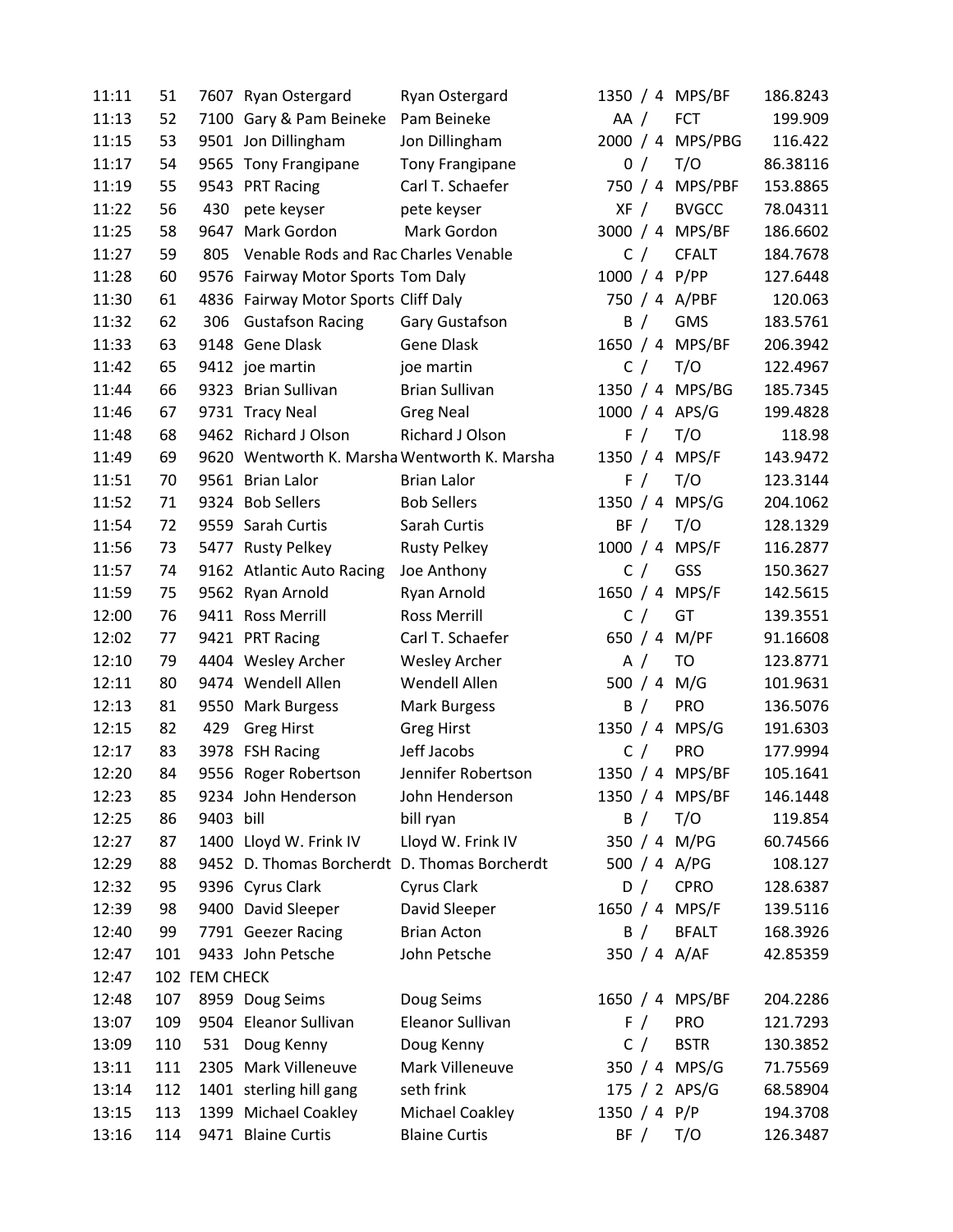| 13:18 | 115 | 952 | John Logsdon                         | John Logsdon            |              |             | 1350 / 4 MPS/BF | 180.9189 |
|-------|-----|-----|--------------------------------------|-------------------------|--------------|-------------|-----------------|----------|
| 13:20 | 116 |     | 1310 Bruce Pascale                   | <b>Bruce Pascale</b>    |              | A $/$       | <b>CPRO</b>     | 117.6253 |
| 13:22 | 117 |     | 9215 William Foster                  | <b>William Foster</b>   |              |             | 1000 / 4 MPS/G  | 136.2396 |
| 13:25 | 118 |     | 7152 Don Roberts                     | Don Roberts             |              |             | 2000 / 4 A/PG   | 120.704  |
| 13:27 | 119 |     | 9512 Mike Tomany                     | Mike Tomany             |              |             | 750 / 4 M/PF    | 116.4012 |
| 13:28 | 120 |     | 9401 Allen Forsythe                  | Allen forsythe          |              |             | 1350 / 4 MPS/G  | 129.2878 |
| 13:30 | 121 |     | 9727 John Ubermuth                   | John Ubermuth           |              |             | 3000 / 4 MPS/G  | 198.6989 |
| 13:32 | 122 |     | 2114 NO TIME TO LOSE RACCARTER LLOYD |                         |              | D /         | GR              | 168.2959 |
| 13:34 | 123 |     | 9553 Michael Sapia                   | Michael Sapia           |              |             | 1000 / 4 MPS/F  | 120.8788 |
| 13:36 | 124 |     | 9419 Serge Bourque                   | Serge Bourque           |              |             | 1000 / 4 M/BF   | 181.0274 |
| 13:37 | 125 |     | 1037 Randy Haubrich                  | Randy Haubrich          |              | B /         | GC              | 70.16335 |
| 13:39 | 126 |     | 9520 john logsdon                    | john logsdon            |              |             | 1350 / 4 MPS/BF | 198.9648 |
| 13:40 | 127 | 147 |                                      |                         |              |             | T/O             | 132.3725 |
| 13:42 | 128 | 262 | bill franey                          | bill franey             |              |             | 2000 / 4 APS/PF | 110.7468 |
| 13:44 | 129 |     | 9441 Edward Krukar                   | <b>Edward Krukar</b>    | 1350 / 4 M/F |             |                 | 139.4526 |
| 13:46 | 130 |     | 9778 JRT CUSTOMS                     | <b>JASON THERIAULT</b>  |              | F /         | <b>BFSS</b>     | 129.7437 |
| 13:49 | 132 |     | 9476 Graeme Hosick                   | <b>Graeme Hosick</b>    |              |             | 1350 / 4 MPS/BG | 138.1043 |
| 13:50 | 133 |     | 9557 JohnnyCheese                    | JohnnyCheese            |              |             | 1350 / 4 MPS/BF | 183.9225 |
| 13:52 | 134 |     | 9669 Eddie Powell                    | <b>Eddie Powell</b>     |              |             | 1350 / 4 SC/BF  | 180.5304 |
| 13:54 | 135 |     | 9402 BIL HAAS                        | <b>BIL HAAS</b>         |              | 0/          | T/O             | 122.5773 |
| 13:55 | 136 |     | 9347 Walter Laqualia                 | Walter Laqualia         |              |             | $0/0$ T/O       | 179.4975 |
| 13:57 | 137 |     | 9383 Eric Paquette                   | Eric Paquette           |              |             | 1350 / 4 MPS/BF | 141.5508 |
| 13:59 | 138 |     | 9581 Rickey Gadson                   | Richard Gadson          |              |             | 1000 / 4 MPS/F  | 121.2947 |
| 14:00 | 139 |     | 9533 Paul Burke                      | Paul Burke              |              | E /         | PS              | 127.3503 |
| 14:03 | 140 |     | 9121 Black Bart Racing               | Thomas Cronan           |              |             | 750 / 4 P/PP    | 104.9913 |
| 14:05 | 141 |     | 9448 Charles Freeman                 | Charles Freeman         |              |             | 2000 / 4 MPS/F  | 125.8992 |
| 14:07 | 142 |     | 9542 Raymond Fournier                | Raymond Fournier        |              | D /         | <b>FSS</b>      | 128.259  |
| 14:09 | 143 |     | 9427 Belinda L Melaragno             | Belinda L Melaragno     |              | 650 / 4 P/P |                 | 147.7614 |
| 14:10 | 144 |     | 9326 Competition CNC                 | <b>Rickey Gadson</b>    |              |             | 1650 / 4 MPS/F  | 47.11177 |
| 14:13 | 145 |     | 9347 Walter Laqualia                 | Walter Laqualia         |              |             | $0/0$ T/O       | 125.6925 |
| 14:15 | 146 |     | 9263 Kent Sirimoglu                  | Kent Sirimoglu          |              |             | 1350 / 4 M/BF   | 193.8887 |
| 14:17 | 147 |     | 9222 Mark Maybury                    | Mark Maybury            |              | B /         | GT              | 144.493  |
| 14:19 | 148 |     | 9489 Richard Busta                   | <b>Richard Busta</b>    |              |             | 1350 / 4 MPS/G  | 150.4727 |
| 14:20 | 149 |     | 9240 todd shultz                     | todd shultz             |              |             | 1350 / 4 MPS/G  | 183.4809 |
| 14:22 | 150 |     | 9583 Bernard Stickney                | <b>Bernard Stickney</b> |              | D /         | T/O             | 119.7143 |
| 14:24 | 151 |     | 9563 Pierre Babin                    | Pierre Babin            |              |             | 350 / 2 MPS/F   | 63.8277  |
| 14:26 | 152 |     | 9399 Patrick Grover                  | Patrick Grover          |              |             | 1350 / 4 MPS/F  | 100.4178 |
| 14:28 | 153 | 863 | <b>Blackbird SC</b>                  | Lawson F. Bilhardt      |              | E /         | <b>BGC</b>      | 122.2046 |
| 14:30 | 154 |     | 9719 Tracy Rogers                    | <b>Tracy Rogers</b>     |              |             | 1350 / 4 MPS/F  | 197.0694 |
| 14:32 | 155 |     | 9639 TFA CEO                         | Karl Gunter             |              |             | 1650 / 4 MPS/G  | 217.9643 |
| 14:33 | 156 | 608 | <b>Bob Dauernheim</b>                | Don Biglow              | AA /         |             | GL              | 240.4273 |
| 14:42 | 158 |     | 9380 Eric Paquette                   | Eric Paquette           |              |             | 1350 / 4 MPS/BF | 185.5994 |
| 14:44 | 159 |     | 9493 Cyrus Clark                     | Cyrus Clark             |              | E /         | <b>BGCC</b>     | 127.3513 |
| 14:45 | 160 |     | 9399 Patrick Grover                  | Patrick Grover          |              |             | 1350 / 4 MPS/F  | 121.9483 |
| 14:47 | 161 |     | 9670 wayne shultz                    | wayne shultz            |              |             | 1350 / 4 MPS/F  | 168.558  |
| 14:48 | 162 |     | 9543 PRT Racing                      | Carl T. Schaefer        |              |             | 750 / 4 MPS/PBF | 144.6771 |
| 14:50 | 163 |     | 9408 Jacob Barto                     | Jacob Barto             |              | E /         | T/O             | 128.5831 |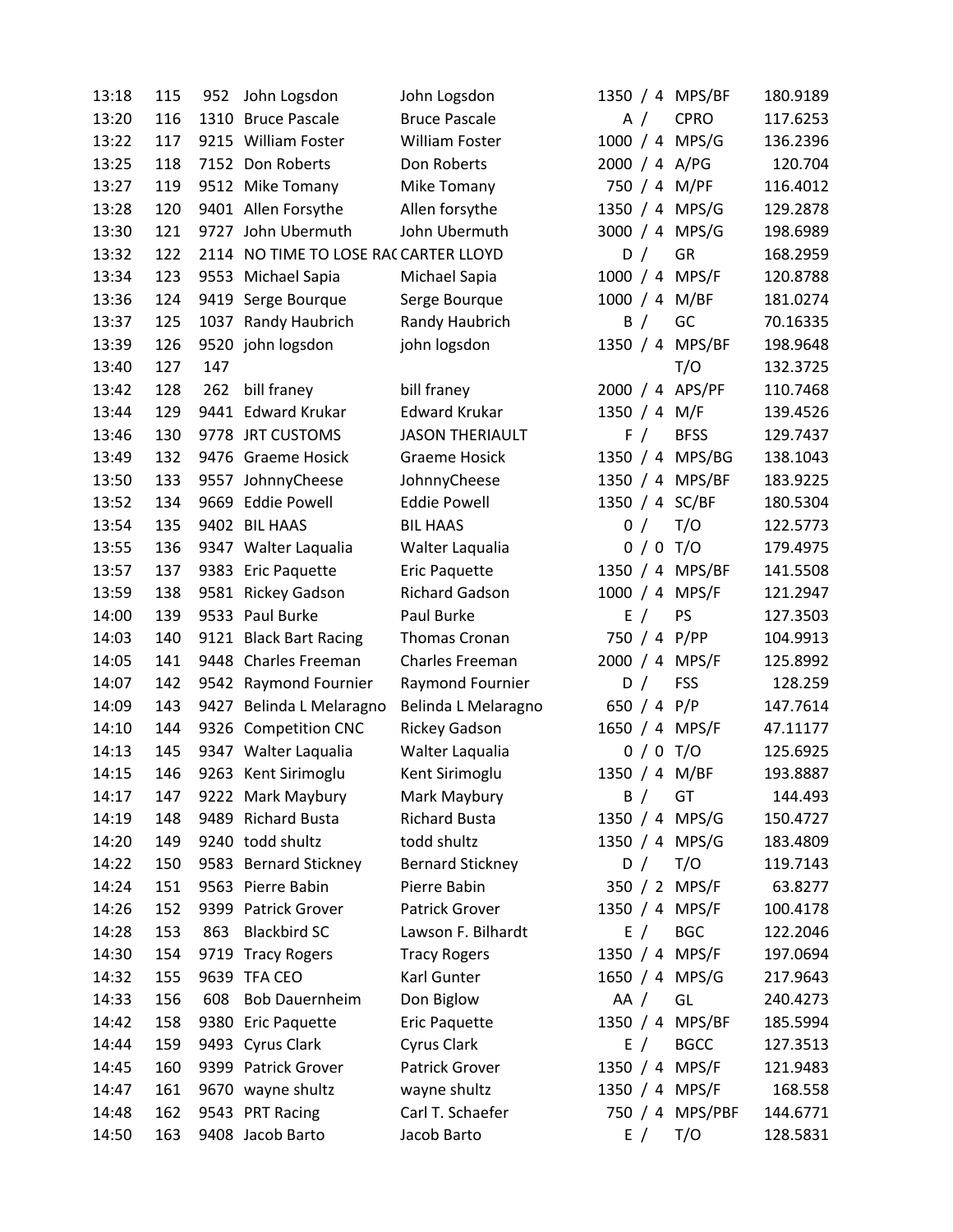| 14:51 | 164 |      | 1946 Van Blarcom & Gilmor Steve Van Blarcom |                                              | D /       |       | <b>BFR</b>       | 205.0135 |
|-------|-----|------|---------------------------------------------|----------------------------------------------|-----------|-------|------------------|----------|
| 14:53 | 165 | 264  | Jody Perewitz                               | Jody Perewitz                                |           |       | 1650 / 4 A/PBG   | 59.6004  |
| 14:55 | 166 | 9809 | Dan Millholland                             | Dan Millholland                              |           |       | 1650 / 4 MPS/G   | 187.0587 |
| 14:57 | 167 |      | 9576 Fairway Motor Sports Tom Daly          |                                              |           |       | 1000 / 4 P/PP    | 124.0231 |
| 15:06 | 168 |      | 6222 DLT Performance                        | <b>Peter Cumes</b>                           |           | C /   | GSS              | 171.4724 |
| 15:08 | 169 |      | 9539 Tracy Neal                             | <b>Greg Neal</b>                             |           |       | 650 / 4 MPS/G    | 173.8083 |
| 15:09 | 170 |      | 9225 Joseph A. Caron                        | Joseph A. Caron                              |           |       | 1350 / 4 MPS/F   | 153.8375 |
| 15:11 | 171 |      | 9095 Barney McKinney                        | <b>Barney McKinney</b>                       |           | A $/$ | <b>GALT</b>      | 196.6703 |
| 15:12 | 172 |      | 9810 Warp 12 Racing                         | Shane Burton                                 |           |       | 2000 / 4 MPS/G   | 172.2667 |
| 15:14 | 173 | 9359 | <b>Ernest P Landry</b>                      | <b>Ernest P Landry</b>                       |           | D /   | <b>PRO</b>       | 130.9213 |
| 15:24 | 175 |      | 9399 Patrick Grover                         | <b>Patrick Grover</b>                        |           |       | 1350 / 4 MPS/F   | 117.3426 |
| 15:26 | 176 | 6299 | Maxx2Racing                                 | David Haas                                   |           | C /   | <b>GCT</b>       | 188.4505 |
| 15:28 | 177 |      | 9324 Bob Sellers                            | <b>Bob Sellers</b>                           |           |       | 1350 / 4 MPS/G   | 197.1892 |
| 15:30 | 178 |      | 9476 Graeme Hosick                          | <b>Graeme Hosick</b>                         |           |       | 1350 / 4 MPS/BG  | 190.2499 |
| 15:31 | 179 |      | 1034 James Hanson                           | Rodney King                                  |           | C /   | GCC              | 158.3573 |
| 15:35 | 180 |      | 9148 Gene Dlask                             | <b>Gene Dlask</b>                            |           |       | 1650 / 4 MPS/BF  | 179.4944 |
| 15:37 | 181 |      | 9581 Rickey Gadson                          | <b>Richard Gadson</b>                        |           |       | 1000 / 4 MPS/F   | 150.2598 |
| 15:41 | 182 |      | 9393 James Silk Jr.                         | James Silk Jr.                               |           |       | 1350 / 4 MPS/F   | 131.8138 |
| 15:43 | 183 |      | 7600 Das Bullet                             | Jim Cosgrove                                 |           | F /   | <b>BFL</b>       | 177.432  |
| 15:45 | 184 |      | 5477 Rusty Pelkey                           | <b>Rusty Pelkey</b>                          |           |       | 1000 / 4 MPS/F   | 151.2272 |
| 15:47 | 185 | 9339 | <b>Bob Jepson</b>                           | <b>Bob Jepson</b>                            |           | F /   | <b>BGR</b>       | 167.1283 |
| 15:52 | 187 | 7607 | Ryan Ostergard                              | Ryan Ostergard                               |           |       | 1350 / 4 MPS/BF  | 191.1297 |
| 15:54 | 188 |      | 7100 Gary & Pam Beineke                     | Pam Beineke                                  | AA /      |       | <b>FCT</b>       | 197.4246 |
| 15:55 | 189 | 9647 | Mark Gordon                                 | Mark Gordon                                  |           |       | 3000 / 4 MPS/BF  | 202.3301 |
| 15:57 | 190 |      | 9412 joe martin                             | joe martin                                   |           | C /   | T/O              | 135.9068 |
| 15:58 | 191 |      | 9399 Patrick Grover                         | Patrick Grover                               | 1350 $/4$ |       | MPS/F            | 167.589  |
| 16:00 | 192 | 306  | <b>Gustafson Racing</b>                     | Garrett Gustafson                            |           | B /   | <b>FMS</b>       | 156.3632 |
| 16:01 | 193 | 9323 | <b>Brian Sullivan</b>                       | <b>Brian Sullivan</b>                        | 1350 / 4  |       | MPS/BG           | 149.5915 |
| 16:07 | 195 |      | 9462 Richard J Olson                        | Richard J Olson                              |           | F /   | T/O              | 120.1917 |
| 16:09 | 196 | 952  | John Logsdon                                | John Logsdon                                 |           |       | 1350 / 4 MPS/BF  | 205.3751 |
| 16:10 | 197 |      | 9304 Andre Moreau                           | Andre Moreau                                 | B /       |       | <b>GALT</b>      | 168.2716 |
| 16:12 | 198 |      |                                             | 9540 RAYMOND A PAQUET RAYMOND A PAQUET       |           |       | 1350 / 4 MPS/F   | 170.0045 |
| 16:13 | 199 |      | 9162 Atlantic Auto Racing                   | Joe Anthony                                  |           | C /   | GSS              | 175.6501 |
| 16:14 | 200 |      | 8959 Doug Seims                             | Doug Seims                                   |           |       | 1650 / 4 MPS/BF  | 213.7792 |
| 16:16 | 201 |      | 9565 Tony Frangipane                        | Tony Frangipane                              |           | 0/    | T/O              | 121.686  |
| 16:18 | 202 |      |                                             | 9620 Wentworth K. Marsha Wentworth K. Marsha |           |       | 1350 / 4 MPS/F   | 165.2723 |
| 16:19 | 203 |      | 9561 Brian Lalor                            | <b>Brian Lalor</b>                           |           | F /   | T/O              | 128.652  |
| 16:23 | 204 |      | 1403 Lloyd Frink                            | <b>Travis Frink</b>                          |           |       | 1350 / 4 M/PG    | 113.3082 |
| 16:25 | 205 |      | 9559 Sarah Curtis                           | Sarah Curtis                                 | BF /      |       | T/O              | 125.8449 |
| 16:27 | 206 |      | 9501 Jon Dillingham                         | Jon Dillingham                               |           |       | 2000 / 4 MPS/PBG | 98.60646 |
| 16:29 | 207 |      | 6624 Bobby Minis                            | <b>SCRAP IRON</b>                            | XXO /     |       | <b>BVGC</b>      | 131.0453 |
| 16:31 | 208 |      | 9421 PRT Racing                             | Carl T. Schaefer                             |           |       | 650 / 4 M/PF     | 112.9617 |
| 16:32 | 209 |      | 3978 FSH Racing                             | <b>Fred Mullaver</b>                         | B /       |       | PRO              | 167.6943 |
| 16:37 | 210 |      | 1137 Team Dougherty                         | <b>Bill Paulovcin</b>                        |           |       | 100 / 4 MPS/PG   | 72.76988 |
| 16:39 | 211 |      | 9550 Mark Burgess                           | <b>Mark Burgess</b>                          |           | B /   | PRO              | 131.7161 |
| 16:40 | 212 |      | 9234 John Henderson                         | John Henderson                               |           |       | 1350 / 4 MPS/BF  | 171.9914 |
| 16:42 | 213 |      | 9411 Ross Merrill                           | <b>Ross Merrill</b>                          | AA /      |       | <b>BGT</b>       | 139.274  |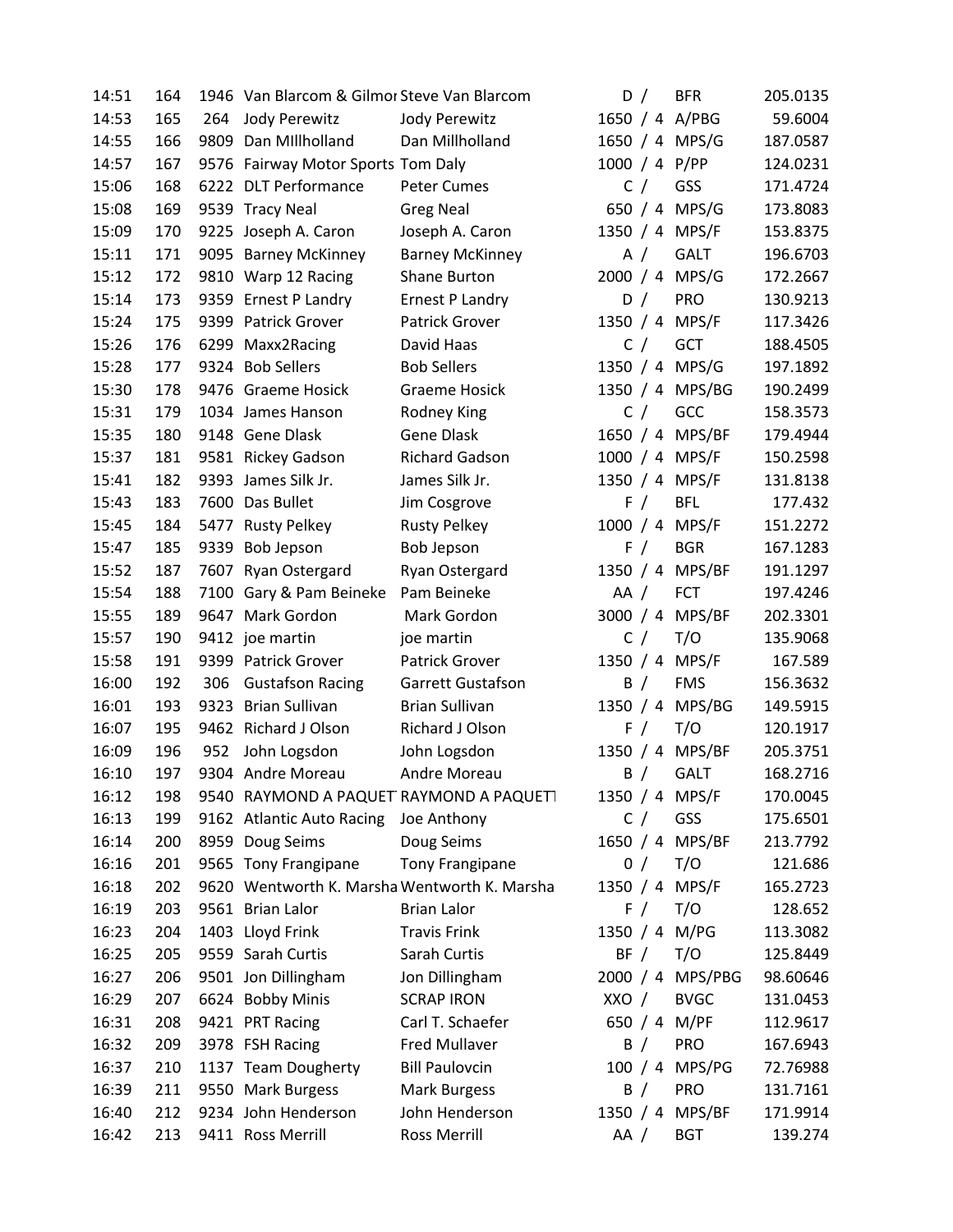| 16:44 | 214 |      | 9400 David Sleeper                           | David Sleeper          |              | 1650 / 4 MPS/F  | 156.7024 |
|-------|-----|------|----------------------------------------------|------------------------|--------------|-----------------|----------|
| 16:46 | 215 | 9403 | bill ryan                                    | bill ryan              | B /          | T/O             | 145.9858 |
| 16:47 | 216 |      | 9215 William Foster                          | <b>William Foster</b>  |              | 1000 / 4 MPS/G  | 153.6246 |
| 16:49 | 217 |      | 9410 Dave Cover                              | Dave Cover             | III /        | Ε               | 111.2626 |
| 16:51 | 218 |      | 9556 Roger Robertson                         | Jennifer Robertson     |              | 1350 / 4 MPS/BF | 223.3951 |
| 16:59 | 219 |      | 1399 Michael Coakley                         | Michael Coakley        | 1350 / 4 P/P |                 | 195.5667 |
| 17:00 | 220 |      | 7791 Geezer Racing                           | <b>Brian Acton</b>     | B /          | <b>BFALT</b>    | 203.4497 |
| 17:02 | 221 |      | 9727 John Ubermuth                           | John Ubermuth          |              | 3000 / 4 MPS/G  | 200.3954 |
| 17:04 | 222 |      | 9704 Death Proof                             | bill amaral            | A $/$        | T/O             | 119.1131 |
| 17:06 | 224 |      | 9441 Edward Krukar                           | <b>Edward Krukar</b>   | 1350 / 4 M/F |                 | 142.5386 |
| 17:07 | 225 | 260  | <b>Edward Brace</b>                          | <b>Edward Brace</b>    | C /          | <b>BFRMR</b>    | 148.9091 |
| 17:09 | 226 |      | 9401 Allen Forsythe                          | Allen forsythe         |              | 1350 / 4 MPS/G  | 152.0631 |
| 17:11 | 227 |      | 9504 Eleanor Sullivan                        | Eleanor Sullivan       | F /          | PRO             | 122.4333 |
| 17:12 | 228 |      | 9520 john logsdon                            | john logsdon           | 1350 / 4     | MPS/BF          | 201.2106 |
| 17:14 | 229 |      | 9471 Blaine Curtis                           | <b>Blaine Curtis</b>   | BF /         | T/O             | 132.7958 |
| 17:15 | 230 |      | 4836 Fairway Motor Sports Cliff Daly         |                        |              | 750 / 4 A/PBF   | 124.2339 |
| 17:17 | 231 |      | 9434 Parker Tompkins                         | Parker Tompkins        | C /          | <b>CPRO</b>     | 130.592  |
| 17:19 | 232 |      | 9512 Mike Tomany                             | Mike Tomany            |              | 750 / 4 M/PF    | 119.8304 |
| 17:24 | 234 |      | 9452 D. Thomas Borcherdt D. Thomas Borcherdt |                        |              | 500 / 4 A/PG    | 68.10168 |
| 17:25 | 235 |      | 1310 Bruce Pascale                           | <b>Bruce Pascale</b>   | A $/$        | <b>CPRO</b>     | 119.3467 |
| 17:27 | 236 |      | 9427 Belinda L Melaragno                     | Belinda L Melaragno    | 650 / 4 P/P  |                 | 149.4827 |
| 17:29 | 237 |      | 1037 Randy Haubrich                          | Randy Haubrich         | B /          | GC              | 134.1992 |
| 17:31 | 238 |      | 9474 Wendell Allen                           | Wendell Allen          |              | 500 $/ 4 M/G$   | 26.43247 |
| 17:35 | 239 |      | 9121 Black Bart Racing                       | Thomas Cronan          |              | 750 / 4 P/PP    | 115.5338 |
| 17:37 | 240 |      | 9542 Raymond Fournier                        | Raymond Fournier       | D /          | <b>FSS</b>      | 128.7118 |
| 17:38 | 241 |      | 9419 Serge Bourque                           | Serge Bourque          | 1000 / 4     | M/BF            | 164.6389 |
| 17:40 | 242 | 9778 | <b>JRT CUSTOMS</b>                           | <b>JASON THERIAULT</b> | F /          | <b>BFSS</b>     | 157.7156 |
| 17:42 | 243 |      | 9263 Kent Sirimoglu                          | Kent Sirimoglu         |              | 1350 / 4 M/BF   | 198.4597 |
| 17:45 | 245 |      | 1401 sterling hill gang                      | seth frink             |              | 175 / 2 APS/F   | 78.60529 |
| 18:07 | 246 | 608  | <b>Bob Dauernheim</b>                        | Don Biglow             | AA /         | GL              | 156.8141 |
| 18:17 | 248 |      | 9489 Richard Busta                           | <b>Richard Busta</b>   |              | 1350 / 4 MPS/G  | 178.3587 |
| 18:18 | 249 | 863  | <b>Blackbird SC</b>                          | Lawson F. Bilhardt     | E /          | <b>BGC</b>      | 210.5814 |
| 18:20 | 250 |      | 9562 Ryan Arnold                             | Ryan Arnold            |              | 1650 / 4 MPS/F  | 179.9055 |
| 18:21 | 251 | 805  | Venable Rods and Rac Charles Venable         |                        | C /          | <b>CFALT</b>    | 184.4258 |
| 18:23 | 252 |      | 9476 Graeme Hosick                           | <b>Graeme Hosick</b>   |              | 1350 / 4 MPS/BG | 153.6299 |
| 18:24 | 253 |      | 9396 Cyrus Clark                             | Cyrus Clark            | D /          | <b>CPRO</b>     | 132.1053 |
| 18:27 | 254 |      | 9433 John Petsche                            | John Petsche           |              | 350 / 4 A/AF    | 50.09307 |
| 18:29 | 255 |      | 9095 Barney McKinney                         | <b>Barney McKinney</b> | A /          | <b>GALT</b>     | 176.1092 |
| 18:31 | 256 |      | 9719 Tracy Rogers                            | <b>Tracy Rogers</b>    |              | 1350 / 4 MPS/F  | 200.301  |
| 18:33 | 257 |      | 9359 Ernest P Landry                         | <b>Ernest P Landry</b> | D /          | <b>PRO</b>      | 30.95805 |
| 18:35 | 258 |      | 9563 Pierre Babin                            | Pierre Babin           |              | 350 / 2 MPS/F   | 107.7732 |
| 18:37 | 259 |      | 6299 Maxx2Racing                             | David Haas             | C /          | GCT             | 208.4895 |
| 18:40 | 260 |      | 9553 Michael Sapia                           | Michael Sapia          |              | 1000 / 4 MPS/F  | 153.0265 |
| 18:41 | 261 |      | 1034 James Hanson                            | Bob Bidden             | B /          | GCC             | 132.2979 |
| 18:45 | 262 |      | 9543 PRT Racing                              | Carl T. Schaefer       | 750 / 4      | MPS/PBF         | 142.0664 |
| 18:47 | 263 |      | 9338 Mike Largesse                           | Mike Largesse          | B /          | PRO             | 152.4458 |
| 18:53 | 265 | 264  | Jody Perewitz                                | Jody Perewitz          |              | 1650 / 4 A/PBG  | 123.3267 |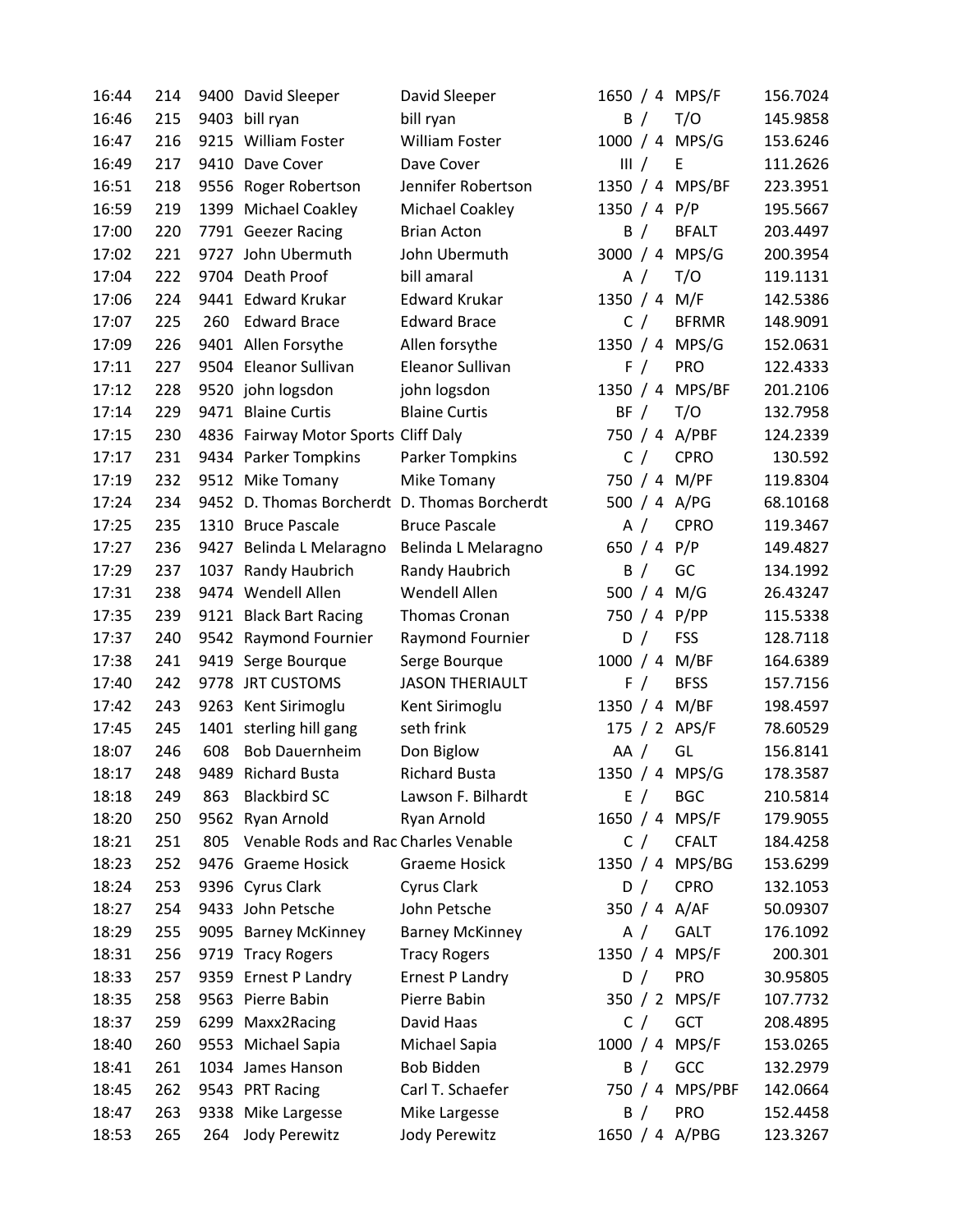| 18:55 | 266 |     | 9493 Cyrus Clark                            | Cyrus Clark         | E /             | <b>BGCC</b> | 129.895  |
|-------|-----|-----|---------------------------------------------|---------------------|-----------------|-------------|----------|
| 18:56 | 267 |     | 9731 Tracy Neal                             | <b>Greg Neal</b>    | 1000 / 4 APS/G  |             | 199.1255 |
| 18:58 | 268 |     | 1946 Van Blarcom & Gilmor Steve Van Blarcom |                     | D /             | <b>BFR</b>  | 209.5043 |
| 18:59 | 269 |     | 9810 Warp 12 Racing                         | Racheal Johnson     | 2000 / 4        | MPS/G       | 190.6894 |
| 19:00 | 270 |     | 9222 Mark Maybury                           | Mark Maybury        | B /             | GT          | 148.9096 |
| 19:02 | 271 |     | 9225 Joseph A. Caron                        | Joseph A. Caron     | 1350 / 4 MPS/F  |             | 176.0985 |
| 19:03 | 272 |     | 9324 Bob Sellers                            | <b>Bob Sellers</b>  | 1350 / 4 MPS/G  |             | 198.3268 |
| 19:05 | 273 | 306 | <b>Gustafson Racing</b>                     | Greg Gustafson      | B /             | GMS         | 181.8163 |
| 19:06 | 274 |     | 5477 Rusty Pelkey                           | <b>Rusty Pelkey</b> | 1000 / 4 MPS/F  |             | 148.3922 |
| 19:07 | 275 |     | 9190 William Hosler                         | William Hosler      | 2000 / 4 MPS/F  |             | 192.5736 |
| 19:08 | 276 |     | 9393 James Silk Jr.                         | James Silk Jr.      | 1350 / 4 MPS/F  |             | 168.0647 |
| 19:10 | 277 |     | 9581 Rickey Gadson                          | Richard Gadson      | 1000 / 4 MPS/F  |             | 169.1154 |
| 19:13 | 278 |     | 2305 Mark Villeneuve                        | Mark Villeneuve     | 350 / 4 MPS/G   |             | 80.82552 |
| 19:14 | 279 |     | 9647 Mark Gordon                            | Mark Gordon         | 3000 / 4 MPS/BF |             | 178.8065 |
| 19:17 | 280 | 262 | bill franey                                 | bill franey         | 2000 / 4 APS/PF |             | 152.9191 |
| 19:19 | 281 |     | 9448 Charles Freeman                        | Charles Freeman     | 2000 / 4 MPS/F  |             | 212.0635 |
| 19:20 | 282 |     | 9809 Dan Millholland                        | Dan Millholland     | 1650 / 4 MPS/G  |             | 191.1966 |
| 19:22 | 283 |     | 4836 Fairway Motor Sports Cliff Daly        |                     | 750 / 4 A/PBF   |             | 120.1517 |
| 19:24 | 284 |     | 9460 phil reid                              | phil reid           | 1000 / 4 MPS/G  |             | 142.1721 |
| 19:25 | 285 |     | 9810 Warp 12 Racing                         | Racheal Johnson     | 2000 / 4 MPS/G  |             | 192.4479 |

# SUNDAY - 7/17/2011

| TIME |    |      | <b>RUN VEH # ORGANIZATION</b>                | <b>DRIVER</b>        |    | <b>ENGINE</b> | <b>CLASS</b>    | <b>SPEED</b> |
|------|----|------|----------------------------------------------|----------------------|----|---------------|-----------------|--------------|
| 8:21 | 3  |      | 3978 FSH Racing                              | Jeff Jacobs          | B  |               | <b>PRO</b>      | 202.3106     |
| 8:22 | 4  |      | 7791 Geezer Racing                           | George Turner        | B  |               | <b>BGALT</b>    | 184.8551     |
| 8:25 | 5  | 9389 | <b>Krypton Racing</b>                        | Tom Crompton         |    | 175/4         | M/F             | 48.87117     |
| 8:26 | 6  |      | 1034 James Hanson                            | <b>Bob Bidden</b>    | B  |               | GCC             | 129.9603     |
| 8:28 | 7  |      | 9727 John Ubermuth                           | John Ubermuth        |    | 3000 /        | 4 MPS/G         | 205.0098     |
| 8:29 | 8  |      | 9452 D. Thomas Borcherdt D. Thomas Borcherdt |                      |    | 500 / 4 A/PG  |                 | 116.1755     |
| 8:31 | 9  | 9577 | <b>Rickey Gadson</b>                         | <b>Rickey Gadson</b> |    |               | 1000 / 4 MPS/G  | 193.4146     |
| 8:32 | 10 |      | 1946 Van Blarcom & Gilmor Steve Van Blarcom  |                      | D  |               | <b>BFR</b>      | 215.9873     |
| 8:34 | 11 |      | 9501 Jon Dillingham                          | Jon Dillingham       |    |               | 2000 / 4 M/PBG  | 129.4914     |
| 8:35 | 12 |      | 5113 Warner/Forstall Racin Bill Warner       |                      |    |               | 1350 / 4 APS/BF | 311.945      |
| 8:41 | 13 |      | 9584 Bill Smith                              | <b>Bill Smith</b>    | C  |               | T/O             | 142.2107     |
| 8:43 | 14 |      | 9581 Rickey Gadson                           | <b>Rickey Gadson</b> |    |               | 1000 / 4 MPS/F  | 197.9627     |
| 8:44 | 15 | 8959 | Doug Seims                                   | Doug Seims           |    |               | 1650 / 4 MPS/BF | 223.019      |
| 8:45 | 16 |      | 9639 TFA CEO                                 | Karl Gunter          |    |               | 1650 / 4 MPS/G  | 226.0457     |
| 8:48 | 17 | 7100 | Gary & Pam Beineke                           | Pam Beineke          | AA |               | <b>FCT</b>      | 205.6998     |
| 8:50 | 18 | 2305 | Mark Villeneuve                              | Mark Villeneuve      |    |               | 350 / 4 MPS/G   | 88.22686     |
| 8:52 | 19 | 264  | Jody Perewitz                                | Jody Perewitz        |    |               | 1650 / 4 A/PBG  | 151.8986     |
| 8:53 | 20 |      | 9222 Mark Maybury                            | Mark Maybury         | B  | $\prime$      | GT              | 153.3541     |
| 8:54 | 21 | 9719 | <b>Tracy Rogers</b>                          | <b>Tracy Rogers</b>  |    |               | 1350 / 4 MPS/F  | 204.922      |
| 8:56 | 22 |      | 9576 Fairway Motor Sports Tom Daly           |                      |    | 1000 / 4 P/PP |                 | 127.0434     |
| 8:57 | 23 |      | 9494 DAS Performance                         | Eric Paquette        |    |               | 1350 / 4 APS/BF | 210.4781     |
| 8:59 | 24 | 7607 | Ryan Ostergard                               | Ryan Ostergard       |    |               | 1350 / 4 MPS/BF | 205.1313     |
| 9:01 | 25 |      | 4836 Fairway Motor Sports Joseph H. Daly     |                      |    |               | 750 / 4 A/PBG   | 130.9143     |
| 9:03 | 26 | 9809 | Dan Millholland                              | Dan Millholland      |    |               | 1650 / 4 MPS/G  | 184.608      |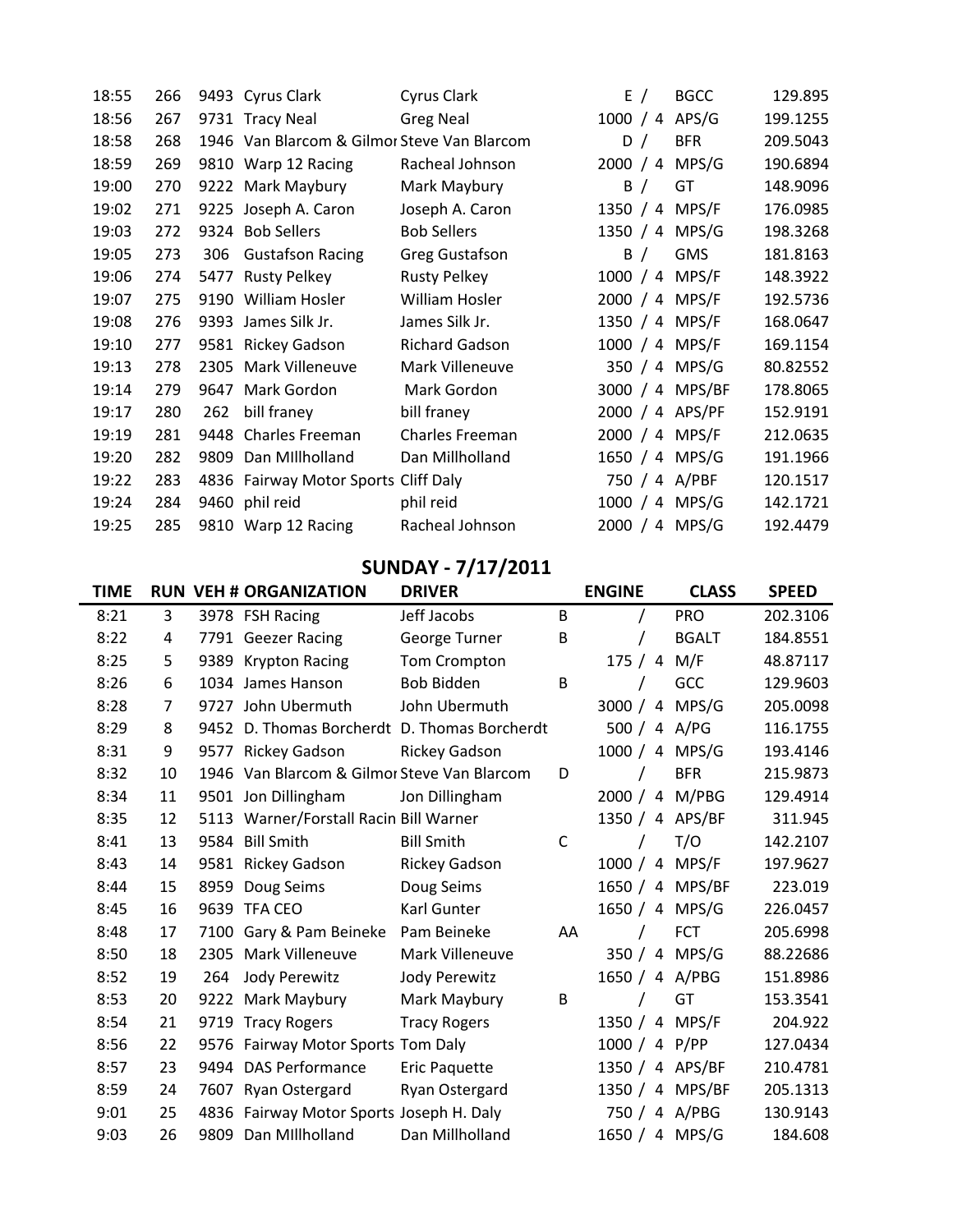| 9:04  | 27 |      | 9670 wayne shultz                    | wayne shultz                                 |             |                |          | 1350 / 4 MPS/F  | 170.0279 |
|-------|----|------|--------------------------------------|----------------------------------------------|-------------|----------------|----------|-----------------|----------|
| 9:05  | 28 |      |                                      | 9540 RAYMOND A PAQUET RAYMOND A PAQUET1      |             |                |          | 1350 / 4 MPS/F  | 177.8499 |
| 9:07  | 29 |      | 9810 Warp 12 Racing                  | Racheal Johnson                              |             |                |          | 2000 / 4 MPS/G  | 199.3315 |
| 9:08  | 30 |      | 9534 Allan Carmichael                | Allan Carmichael                             |             | 1350 / 4 P/P   |          |                 | 106.5833 |
| 9:10  | 31 |      | 9731 Tracy Neal                      | <b>Greg Neal</b>                             |             |                |          | 1000 / 4 APS/G  | 204.7015 |
| 9:11  | 32 |      | 9563 Pierre Babin                    | Pierre Babin                                 |             | 0/             |          | 0               | 112.4028 |
| 9:13  | 33 |      | 9121 Black Bart Racing               | Thomas Cronan                                |             |                |          | 750 / 4 P/PP    | 126.0774 |
| 9:15  | 34 |      | 1137 Team Dougherty                  | <b>Bill Paulovcin</b>                        |             |                |          | 100 / 4 MPS/PG  | 78.36808 |
| 9:16  | 35 |      | 6222 DLT Performance                 | Peter Cumes                                  | C           |                |          | GSS             | 172.2793 |
| 9:18  | 36 |      | 9380 Eric Paquette                   | Eric Paquette                                |             |                |          | 1350 / 4 MPS/BF | 200.2861 |
| 9:19  | 37 | 429  | <b>Greg Hirst</b>                    | <b>Greg Hirst</b>                            |             |                |          | 1350 / 4 MPS/G  | 197.1951 |
| 9:20  | 38 |      | 4404 Wesley Archer                   | <b>Wesley Archer</b>                         | A           |                | T        | TO              | 129.5404 |
| 9:22  | 39 | 531  | Doug Kenny                           | Doug Kenny                                   | $\mathsf C$ |                |          | <b>BSTR</b>     | 192.6591 |
| 9:23  | 40 |      | 9263 Kent Sirimoglu                  | Kent Sirimoglu                               |             | 1350 / 4 M/BF  |          |                 | 204.8865 |
| 9:24  | 41 |      | 9215 William Foster                  | <b>William Foster</b>                        |             |                |          | 1000 / 4 MPS/G  | 160.7007 |
| 9:31  | 42 |      | 9476 Graeme Hosick                   | <b>Graeme Hosick</b>                         |             |                |          | 1350 / 4 MPS/BG | 177.0972 |
| 9:32  | 43 |      | 1399 Michael Coakley                 | Michael Coakley                              |             | 1350 / 4 $P/P$ |          |                 | 202.1855 |
| 9:33  | 44 |      | 9562 Ryan Arnold                     | Ryan Arnold                                  |             |                |          | 1650 / 4 MPS/F  | 201.7971 |
| 9:35  | 45 |      | 9240 todd shultz                     | todd shultz                                  |             |                |          | 1350 / 4 MPS/G  | 193.8554 |
| 9:36  | 46 |      | 9557 JohnnyCheese                    | JohnnyCheese                                 |             |                |          | 1350 / 4 MPS/BF | 210.1274 |
| 9:37  | 47 |      | 9427 Belinda L Melaragno             | Belinda L Melaragno                          |             | 650 / 4 P/P    |          |                 | 158.7165 |
| 9:39  | 48 | 7600 | Das Bullet                           | Jim Cosgrove                                 | F           |                | $\prime$ | <b>BFL</b>      | 206.8817 |
| 9:40  | 49 | 306  | gary gustafson                       | Marcia Barker                                | B           |                | $\prime$ | GMS             | 166.8762 |
| 9:42  | 50 |      | 1310 Bruce Pascale                   | <b>Bruce Pascale</b>                         | A           |                | T        | <b>CPRO</b>     | 124.2956 |
| 9:44  | 51 |      | 9474 Wendell Allen                   | Wendell Allen                                |             |                |          | 500 / 4 M/G     | 109.287  |
| 9:45  | 52 | 863  | <b>Blackbird SC</b>                  | <b>Terry Russel</b>                          | D           |                |          | <b>BGC</b>      | 187.552  |
| 9:46  | 53 | 9393 | James Silk Jr.                       | James Silk Jr.                               |             |                |          | 1350 / 4 MPS/F  | 177.855  |
| 9:47  | 54 |      | 9148 Gene Dlask                      | Gene Dlask                                   |             |                |          | 1650 / 4 MPS/BF | 216.9567 |
| 9:49  | 55 |      | 9419 Serge Bourque                   | Serge Bourque                                |             | 1000 / 4 M/BF  |          |                 | 203.3865 |
| 9:50  | 56 |      | 9162 Atlantic Auto Racing            | Joe Anthony                                  | C           |                |          | GSS             | 178.8293 |
| 9:51  | 57 |      |                                      | 9620 Wentworth K. Marsha Wentworth K. Marsha |             |                |          | 1350 / 4 MPS/F  | 169.8612 |
| 9:52  | 58 |      | 9225 Joseph A. Caron                 | Joseph A. Caron                              |             |                |          | 1350 / 4 MPS/F  | 186.8875 |
| 9:54  | 59 |      | 9556 Roger Robertson                 | Jennifer Robertson                           |             |                |          | 3000 / 4 MPS/BF | 230.5539 |
| 9:56  | 60 |      | 1401 sterling hill gang              | seth frink                                   |             |                |          | 175 / 2 APS/F   | 81.88507 |
| 9:58  | 61 | 260  | <b>Edward Brace</b>                  | <b>Edward Brace</b>                          | C           |                |          | <b>BFRMR</b>    | 157.4409 |
| 10:01 | 62 |      | 1403 Lloyd Frink                     | Lloyd Frink                                  |             |                |          | 1350 / 4 M/PF   | 59.19455 |
| 10:02 | 63 |      | 4836 Fairway Motor Sports Cliff Daly |                                              |             |                |          | 750 / 4 A/PBF   | 130.3104 |
| 10:03 | 64 |      | 9647 Mark Gordon                     | Scott Horner                                 | $3001+$     |                |          | / 4 A/BG        | 246.3336 |
| 10:05 | 65 |      | 9190 William Hosler                  | William Hosler                               |             |                |          | 2000 / 4 MPS/F  | 208.4874 |
| 10:06 | 66 |      | 9512 Mike Tomany                     | Mike Tomany                                  |             |                |          | 750 / 4 M/PF    | 125.8031 |
| 10:08 | 67 |      | 9489 Richard Busta                   | <b>Richard Busta</b>                         |             |                |          | 1350 / 4 MPS/G  | 197.0036 |
| 10:09 | 68 |      | 9347 CommutaBusa                     | Ken Klein                                    |             |                |          | 1650 / 4 APS/G  | 137.4856 |
| 10:12 | 69 |      | 9433 John Petsche                    | John Petsche                                 |             |                |          | 350 / 4 A/AF    | 53.82774 |
| 10:13 | 70 |      | 9324 Bob Sellers                     | <b>Bob Sellers</b>                           |             |                |          | 1350 / 4 MPS/G  | 210.9867 |
| 10:15 | 71 |      | 2114 NO TIME TO LOSE RACCARTER LLOYD |                                              | D           |                |          | GR              | 171.6789 |
| 10:16 | 72 |      | 9559 Sarah Curtis                    | Sarah Curtis                                 | BF          |                |          | T/O             | 130.5382 |
| 10:18 | 73 |      | 1400 Lloyd W. Frink IV               | Lloyd W. Frink IV                            |             |                |          | 350 / 4 M/PG    | 75.54537 |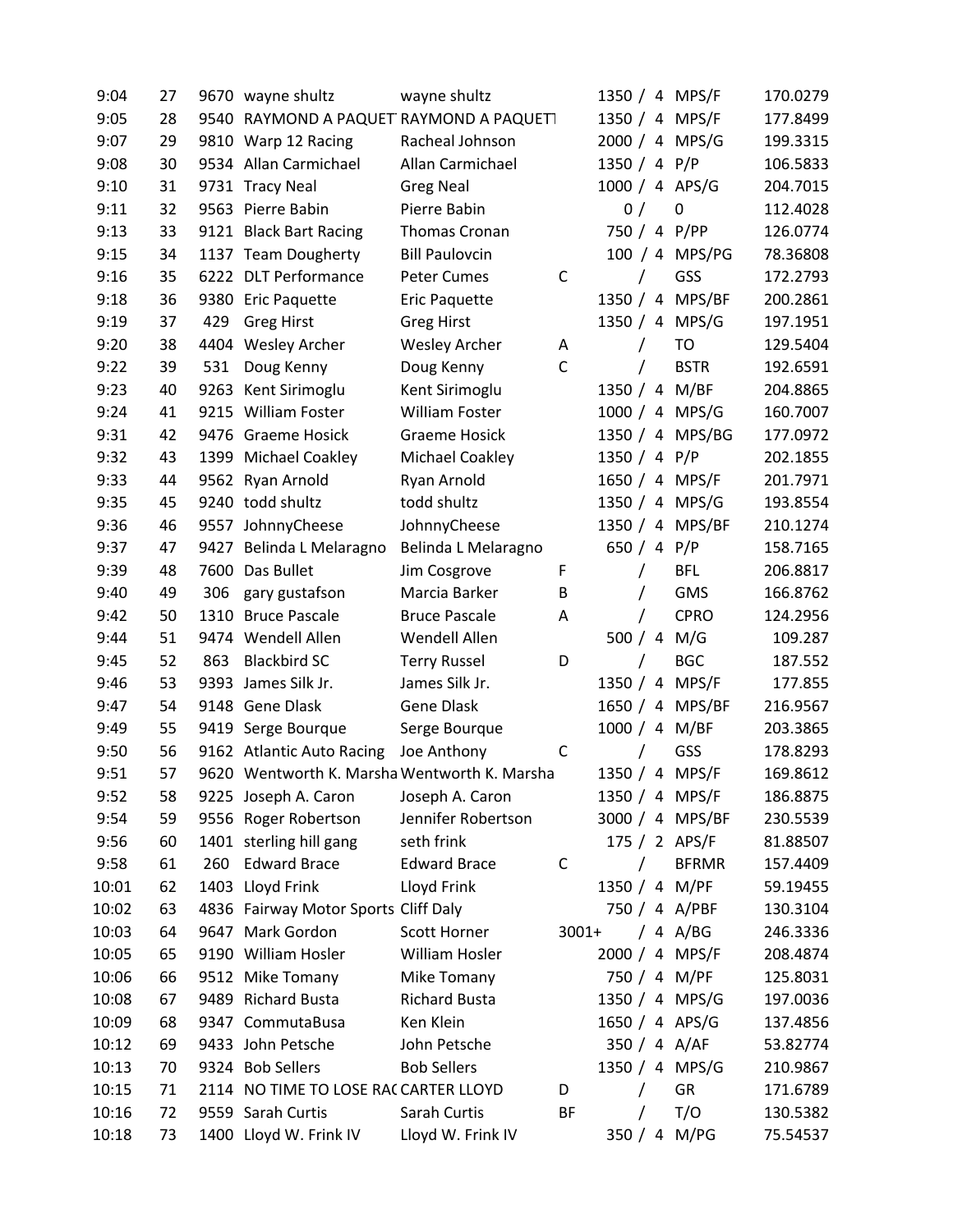| 10:20 | 74  | 952       | John Logsdon                                   | John Logsdon           |    |                |          | 1350 / 4 MPS/BF | 207.4777 |
|-------|-----|-----------|------------------------------------------------|------------------------|----|----------------|----------|-----------------|----------|
| 10:22 | 75  | 9173      | RAZEE MOTORCYCLE (RICHARD C LORENSON           |                        |    | 250 / 4 P/P    |          |                 | 107.7189 |
| 10:26 | 76  | 9504      | Eleanor Sullivan                               | Eleanor Sullivan       | F  |                | T        | PRO             | 125.0964 |
| 10:27 | 77  | 9399      | <b>Patrick Grover</b>                          | <b>Patrick Grover</b>  |    | 1350 / 4       |          | MPS/F           | 177.2374 |
| 10:32 | 78  |           | 9543 PRT Racing                                | Carl T. Schaefer       |    |                |          | 750 / 4 MPS/PBF | 64.53388 |
| 10:34 | 79  |           | 9234 John Henderson                            | John Henderson         |    |                |          | 1350 / 4 MPS/BF | 190.9864 |
| 10:37 | 80  | 6624      | <b>Bobby Minis</b>                             | <b>SCRAP IRON</b>      |    | XXO /          |          | <b>BVGC</b>     | 125.4348 |
| 10:39 | 81  |           | 9561 Brian Lalor                               | <b>Brian Lalor</b>     | F  | $\prime$       |          | T/O             | 131.5116 |
| 10:40 | 82  | 9539      | <b>Tracy Neal</b>                              | <b>Greg Neal</b>       |    | 650 $/4$       |          | MPS/G           | 180.4188 |
| 10:42 | 83  | 1037      | Randy Haubrich                                 | Randy Haubrich         |    | B /            |          | GC              | 144.2912 |
| 10:43 | 84  | 805       | Venable Rods and Rac Charles Venable           |                        | C  | $\prime$       |          | <b>CBFALT</b>   | 188.3115 |
| 10:45 | 85  | 262       | bill franey                                    | bill franey            |    |                |          | 2000 / 4 APS/PF | 163.3891 |
| 10:46 | 86  |           | 9304 Andre Moreau                              | Andre Moreau           | B  | 7              |          | <b>GALT</b>     | 179.1466 |
| 10:48 | 87  | 9403 bill |                                                | bill ryan              | B  |                |          | T/O             | 150.2064 |
| 10:49 | 88  |           | 9412 joe martin                                | joe martin             | C  | 7              |          | T/O             | 142.6689 |
| 10:51 | 89  |           | 5112 Warner/Forstall Racin Bill Warner         |                        |    | 1650 / 4       |          | MPS/BF          | 153.2117 |
| 10:52 | 90  |           | 9401 Allen Forsythe                            | Allen forsythe         |    | 1350 / 4       |          | MPS/G           | 160.1856 |
| 10:54 | 91  |           | 3978 FSH Racing                                | <b>Fred Mullaver</b>   | A  | T              |          | PRO             | 203.5922 |
| 10:55 | 92  |           | 9520 john logsdon                              | john logsdon           |    | 1350 / 4       |          | MPS/BF          | 203.7008 |
| 10:56 | 93  |           | 9565 Tony Frangipane                           | <b>Tony Frangipane</b> |    | 0/             |          | T/O             | 128.6613 |
| 10:59 | 94  | 9778      | <b>JRT CUSTOMS</b>                             | <b>JASON THERIAULT</b> | F  |                |          | <b>BFSS</b>     | 158.717  |
| 11:00 | 95  |           | 9639 TFA CEO                                   | Karl Gunter            |    | 1650 / 4       |          | MPS/G           | 226.6432 |
| 11:01 | 96  | 9727      | John Ubermuth                                  | John Ubermuth          |    | 3000 / 4       |          | MPS/G           | 205.3479 |
| 11:03 | 97  | 8959      | Doug Seims                                     | Doug Seims             |    |                |          | 1650 / 4 MPS/BF | 218.475  |
| 11:04 | 98  |           | 9577 Rickey Gadson                             | <b>Rickey Gadson</b>   |    |                |          | 1000 / 4 MPS/G  | 200.7645 |
| 11:05 | 99  |           | 7791 Geezer Racing                             | George Turner          |    | B /            |          | <b>BGALT</b>    | 202.6297 |
| 11:09 | 100 |           | 1034 James Hanson                              | <b>Bob Bidden</b>      | B  | T              |          | GCC             | 155.946  |
| 11:11 | 101 |           | 1946 Van Blarcom & Gilmor Ron San Giovanni Jr. |                        | Α  |                |          | <b>BFR</b>      | 219.8079 |
| 11:12 | 102 |           | 7152 Don Roberts                               | Don Roberts            |    | 2000 / 4 A/PG  |          |                 | 124.2412 |
| 11:14 | 103 |           | 7100 Gary & Pam Beineke                        | Gary Beineke           | AA |                |          | GCT             | 204.5073 |
| 11:15 | 104 |           | 9719 Tracy Rogers                              | <b>Tracy Rogers</b>    |    |                |          | 1350 / 4 MPS/F  | 203.6259 |
| 11:16 | 105 | 264       | Jody Perewitz                                  | Jody Perewitz          |    |                |          | 1650 / 4 A/PBG  | 136.5452 |
| 11:18 | 106 |           | 9670 wayne shultz                              | wayne shultz           |    |                |          | 1350 / 4 MPS/F  | 170.2608 |
| 11:20 | 107 |           | 9222 Mark Maybury                              | Mark Maybury           | B  |                | $\prime$ | GT              | 149.0074 |
| 11:21 | 108 |           | 9553 Michael Sapia                             | Michael Sapia          |    |                |          | 1000 / 4 MPS/F  | 180.64   |
| 11:22 | 109 |           | 9543 PRT Racing                                | Carl T. Schaefer       |    |                |          | 750 / 4 MPS/PBF | 158.6657 |
| 11:24 | 110 |           | 9534 Allan Carmichael                          | Allan Carmichael       |    | 1350 / 4 $P/P$ |          |                 | 121.5397 |
| 11:26 | 111 |           | 9810 Warp 12 Racing                            | Racheal Johnson        |    |                |          | 2000 / 4 MPS/G  | 197.8987 |
| 11:27 | 112 |           | 9380 Eric Paquette                             | Eric Paquette          |    |                |          | 1350 / 4 MPS/BF | 194.4378 |
| 11:29 | 113 |           | 1137 Team Dougherty                            | <b>Bill Paulovcin</b>  |    |                |          | 100 / 4 MPS/PG  | 78.71655 |
| 11:30 | 114 |           | 9121 Black Bart Racing                         | Thomas Cronan          |    |                |          | 750 / 4 P/PP    | 126.7522 |
| 11:32 | 115 |           | 9400 David Sleeper                             | David Sleeper          |    |                |          | 1650 / 4 MPS/F  | 187.1736 |
| 11:33 | 116 |           | 9731 Tracy Neal                                | <b>Greg Neal</b>       |    |                |          | 1350 / 4 APS/G  | 203.7359 |
| 11:35 | 117 |           | 9476 Graeme Hosick                             | <b>Graeme Hosick</b>   |    |                |          | 1350 / 4 MPS/BG | 204.9967 |
| 11:36 | 118 |           | 9809 Dan Millholland                           | Dan Millholland        |    |                |          | 1650 / 4 MPS/G  | 200.4783 |
| 11:37 | 119 |           | 1441 Sabatinelli/Guthrie                       | Dean Sabatinelli       |    |                |          | 1000 / 4 APS/BF | 187.9675 |
| 11:38 | 120 |           | 9448 Charles Freeman                           | Charles Freeman        |    |                |          | 2000 / 4 MPS/F  | 216.7768 |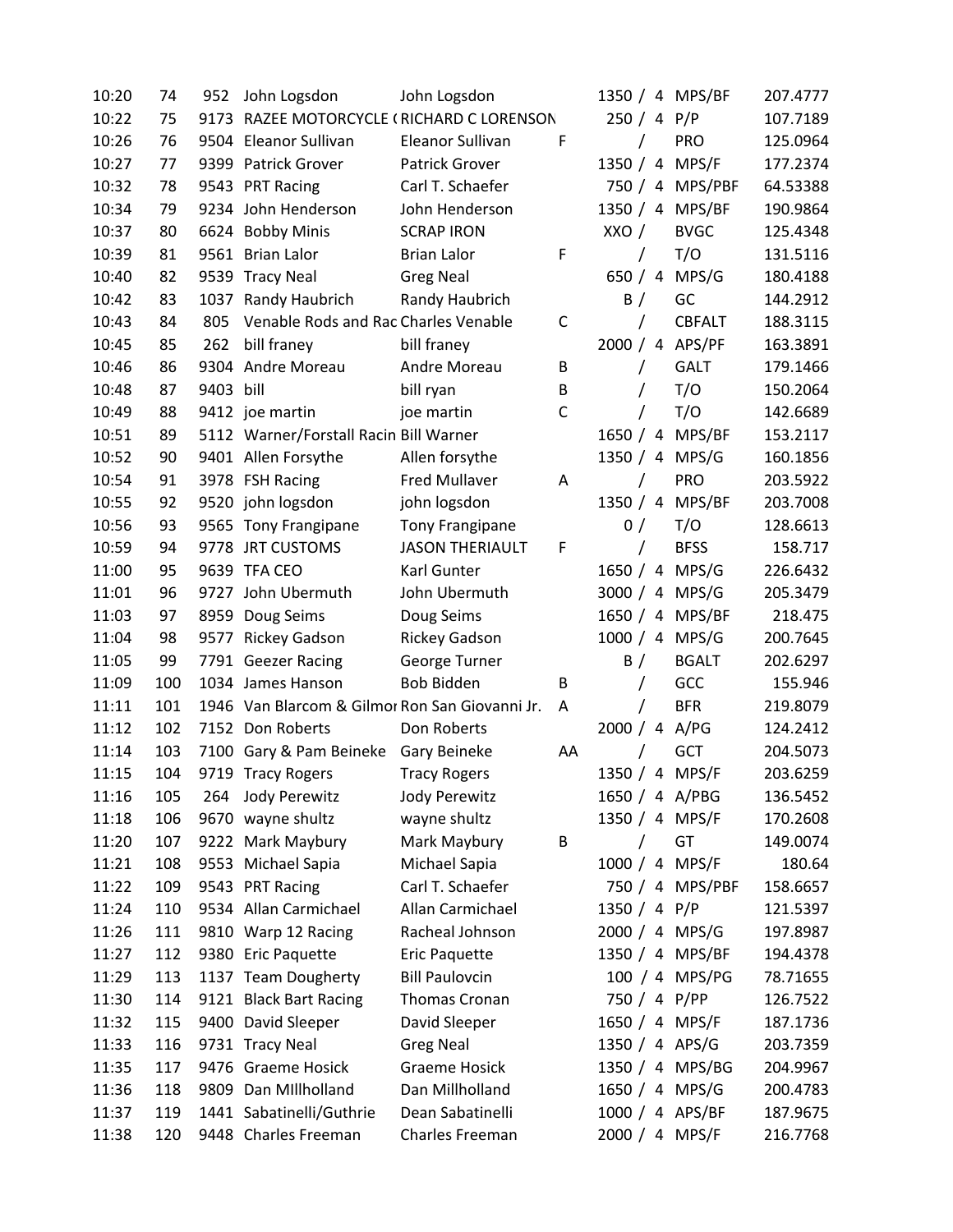| 11:40 | 121 | 306  | gary gustafson                               | Marcia Barker          | B            |                |            | <b>GMS</b>      | 176.1203 |
|-------|-----|------|----------------------------------------------|------------------------|--------------|----------------|------------|-----------------|----------|
| 11:41 | 122 |      | 9581 Rickey Gadson                           | <b>Richard Gadson</b>  |              |                |            | 1000 / 4 MPS/F  | 203.8888 |
| 11:42 | 123 |      | 9620 Wentworth K. Marsha Wentworth K. Marsha |                        |              |                |            | 1350 / 4 MPS/F  | 170.5665 |
| 11:45 | 124 |      | 9704 Death Proof                             | bill amaral            | A            |                |            | T/O             | 124.5142 |
| 11:46 | 125 |      | 9494 DAS Performance                         | Eric Paquette          |              |                |            | 1350 / 4 APS/BF | 209.5801 |
| 11:47 | 126 |      | 1399 Michael Coakley                         | Michael Coakley        |              | 1350 / 4 P/P   |            |                 | 199.1128 |
| 11:49 | 127 |      | 1403 Lloyd Frink                             | <b>Travis Frink</b>    |              | 1350 / 4 M/PF  |            |                 | 122.5626 |
| 11:50 | 128 |      | 9556 Roger Robertson                         | Jennifer Robertson     |              |                |            | 3000 / 4 MPS/BF | 230.3564 |
| 11:52 | 129 |      | 9215 William Foster                          | <b>William Foster</b>  |              |                |            | 1000 / 4 MPS/G  | 143.5714 |
| 12:20 | 131 |      | 2305 Mark Villeneuve                         | Mark Villeneuve        |              |                |            | 350 / 4 MPS/G   | 56.55666 |
| 12:22 | 132 |      | 1401 sterling hill gang                      | seth frink             |              |                |            | 175 / 2 APS/F   | 77.91452 |
| 12:23 | 133 |      | 1310 Bruce Pascale                           | <b>Bruce Pascale</b>   | Α            |                |            | <b>CPRO</b>     | 125.4305 |
| 12:25 | 134 |      | 9240 todd shultz                             | todd shultz            |              |                |            | 1350 / 4 MPS/G  | 123.6841 |
| 12:26 | 135 |      | 9225 Joseph A. Caron                         | Joseph A. Caron        |              |                |            | 1350 / 4 MPS/F  | 185.2805 |
| 12:28 | 136 |      | 9489 Richard Busta                           | <b>Richard Busta</b>   |              |                |            | 1350 / 4 MPS/G  | 193.7889 |
| 12:31 | 137 |      | 9173 RAZEE MOTORCYCLE (RICHARD C LORENSON    |                        |              | 250 / 4 P/P    |            |                 | 103.4045 |
| 12:32 | 138 |      | 9162 Atlantic Auto Racing                    | Joe Anthony            | C            |                | $\sqrt{2}$ | <b>FSS</b>      | 177.0009 |
| 12:33 | 139 |      | 9557 JohnnyCheese                            | JohnnyCheese           |              |                |            | 1350 / 4 MPS/BF | 145.5411 |
| 12:36 | 141 |      | 9234 John Henderson                          | John Henderson         |              |                |            | 1350 / 4 MPS/BF | 146.7518 |
| 12:37 | 142 |      | 9324 Bob Sellers                             | <b>Bob Sellers</b>     |              |                |            | 1350 / 4 MPS/G  | 204.8421 |
| 12:39 | 143 |      | 9512 Mike Tomany                             | Mike Tomany            |              |                |            | 750 / 4 M/PF    | 122.9102 |
| 12:40 | 144 |      | 9148 Gene Dlask                              | <b>Gene Dlask</b>      |              |                |            | 1650 / 4 MPS/BF | 136.4248 |
| 12:42 | 145 |      | 9639 TFA CEO                                 | Karl Gunter            |              |                |            | 1650 / 4 MPS/G  | 221.898  |
| 12:44 | 146 | 1400 | Lloyd W. Frink IV                            | Lloyd W. Frink IV      |              |                |            | 350 / 4 M/PG    | 70.35137 |
| 12:45 | 147 | 264  | Jody Perewitz                                | Jody Perewitz          |              |                |            | 1650 / 4 A/PBG  | 139.451  |
| 12:47 | 148 |      | 9562 Ryan Arnold                             | Ryan Arnold            |              |                |            | 1650 / 4 MPS/F  | 198.8465 |
| 12:48 | 149 | 9778 | <b>JRT CUSTOMS</b>                           | <b>JASON THERIAULT</b> | F            |                | $\prime$   | <b>BFSS</b>     | 166.5545 |
| 12:50 | 150 |      | 9647 Mark Gordon                             | Mark Gordon            |              | 3000 / 4       |            | MPS/BF          | 227.4233 |
| 12:52 | 151 |      | 2114 NO TIME TO LOSE RACCARTER LLOYD         |                        | $\mathsf{C}$ |                | T          | GR              | 120.8032 |
| 12:55 | 152 |      | 9433 John Petsche                            | John Petsche           |              |                |            | 350 / 4 A/AF    | 54.29124 |
| 12:57 | 153 | 805  | Venable Rods and Rac Charles Venable         |                        | B            |                | T          | <b>CBFALT</b>   | 187.7813 |
| 12:59 | 154 |      | 9474 Wendell Allen                           | Wendell Allen          |              |                |            | 500 / 4 M/G     | 106.7209 |
| 13:00 | 155 |      | 9401 Allen Forsythe                          | Allen forsythe         |              |                |            | 1350 / 4 MPS/G  | 161.1673 |
| 13:01 | 156 |      | 9577 Rickey Gadson                           | <b>Rickey Gadson</b>   |              |                |            | 1000 / 4 MPS/G  | 201.934  |
| 13:03 | 157 | 262  | bill franey                                  | bill franey            |              |                |            | 2000 / 4 APS/PF | 160.9731 |
| 13:04 | 158 |      | 9393 James Silk Jr.                          | James Silk Jr.         |              |                |            | 1350 / 4 MPS/F  | 163.5505 |
| 13:06 | 159 |      | 9190 William Hosler                          | William Hosler         |              |                |            | 2000 / 4 MPS/F  | 168.4514 |
| 13:09 | 160 |      | 9719 Tracy Rogers                            | <b>Tracy Rogers</b>    |              |                |            | 1350 / 4 MPS/F  | 203.5516 |
| 13:10 | 161 |      | 9452 D. Thomas Borcherdt D. Thomas Borcherdt |                        |              |                |            | 500 / 4 A/PG    | 117.9175 |
| 13:12 | 162 | 863  | <b>Blackbird SC</b>                          | <b>Terry Russel</b>    | D            |                |            | <b>BGC</b>      | 210.6605 |
| 13:13 | 163 |      | 3978 FSH Racing                              | Jeff Jacobs            | C            |                |            | PRO             | 202.8681 |
| 13:15 | 164 |      | 9400 David Sleeper                           | David Sleeper          |              |                |            | 1650 / 4 MPS/F  | 188.052  |
| 13:16 | 165 |      | 9727 John Ubermuth                           | John Ubermuth          |              |                |            | 3000 / 4 MPS/G  | 202.7494 |
| 13:19 | 166 | T/O  |                                              |                        |              | SHELBY GT-500  |            |                 | 40.7363  |
| 13:21 | 167 |      | 9534 Allan Carmichael                        | Allan Carmichael       |              | 1350 / 4 $P/P$ |            |                 | 147.018  |
| 13:22 | 168 |      | 8959 Doug Seims                              | Doug Seims             |              |                |            | 1650 / 4 MPS/BF | 179.7674 |
| 13:25 | 169 |      | 9543 PRT Racing                              | Carl T. Schaefer       |              |                |            | 750 / 4 MPS/PBF | 153.2126 |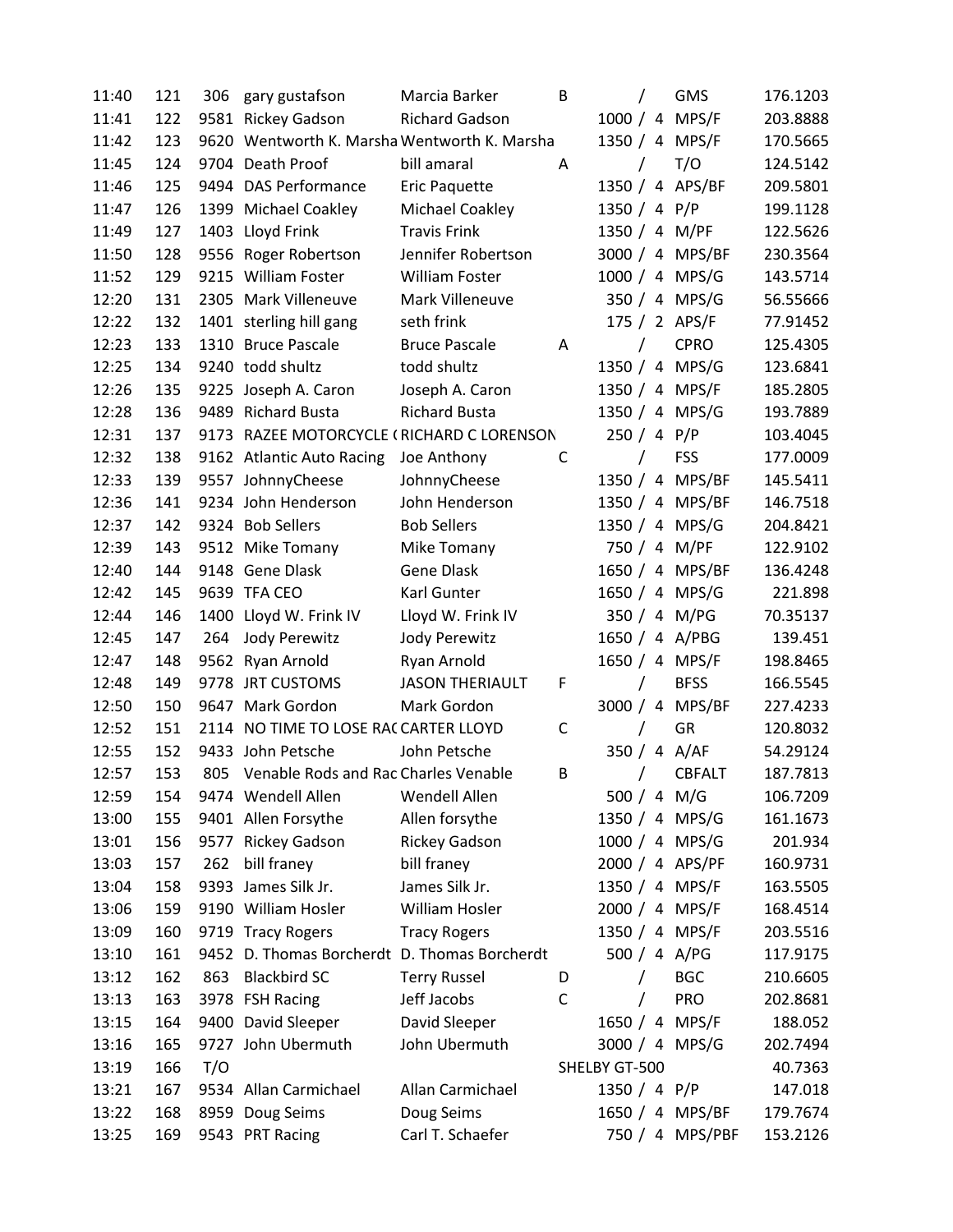| 13:26 | 170 |      | 9448 Charles Freeman                         | <b>Charles Freeman</b> |    |               | 2000 / 4 MPS/F  | 219.1802 |
|-------|-----|------|----------------------------------------------|------------------------|----|---------------|-----------------|----------|
| 13:28 | 171 |      | 7100 Gary & Pam Beineke                      | Gary Beineke           | AA | $\sqrt{2}$    | <b>GCT</b>      | 204.0248 |
| 13:29 | 172 | 306  | gary gustafson                               | Jason Corbett          | B  | $\prime$      | <b>GMS</b>      | 156.7362 |
| 13:31 | 173 |      | 9810 Warp 12 Racing                          | Racheal Johnson        |    |               | 2000 / 4 MPS/G  | 197.4988 |
| 13:32 | 174 |      | 9731 Tracy Neal                              | <b>Greg Neal</b>       |    |               | 1000 / 4 APS/G  | 203.4358 |
| 13:33 | 175 |      | 9809 Dan Millholland                         | Dan Millholland        |    |               | 1650 / 4 MPS/G  | 201.8506 |
| 13:34 | 176 |      | 1403 Lloyd Frink                             | <b>Travis Frink</b>    |    |               | 1350 / 4 MPS/PG | 120.8639 |
| 13:36 | 177 |      | 9494 DAS Performance                         | Thomas Cronan          |    |               | 1650 / 4 APS/BF | 236.96   |
| 13:37 | 178 |      | 9489 Richard Busta                           | <b>Richard Busta</b>   |    |               | 1350 / 4 MPS/G  | 198.9605 |
| 13:38 | 179 |      | 9620 Wentworth K. Marsha Wentworth K. Marsha |                        |    |               | 1350 / 4 MPS/F  | 173.2247 |
| 13:40 | 180 |      | 9215 William Foster                          | <b>William Foster</b>  |    |               | 1000 / 4 MPS/G  | 188.2441 |
| 13:41 | 181 |      | 9581 Rickey Gadson                           | <b>Richard Gadson</b>  |    |               | 1000 / 4 MPS/F  | 200.5053 |
| 13:42 | 182 |      | 9234 John Henderson                          | John Henderson         |    |               | 1350 / 4 MPS/BF | 164.1569 |
| 13:44 | 183 |      | 1946 Van Blarcom & Gilmor Steve Van Blarcom  |                        | D  |               | <b>BFR</b>      | 217.8233 |
| 13:45 | 184 |      | 9173 RAZEE MOTORCYCLE (RICHARD C LORENSON    |                        |    | 250 / 4 P/P   |                 | 107.862  |
| 13:47 | 185 | 262  | bill franey                                  | bill franey            |    |               | 2000 / 4 APS/PF | 162.99   |
| 13:49 | 186 |      | 1401 sterling hill gang                      | seth frink             |    |               | 175 / 2 APS/F   | 77.84827 |
| 13:50 | 187 |      | 9562 Ryan Arnold                             | Ryan Arnold            |    |               | 1650 / 4 MPS/F  | 199.8393 |
| 13:51 | 188 |      | 9556 Roger Robertson                         | Jennifer Robertson     |    |               | 3000 / 4 MPS/BF | 231.6176 |
| 13:53 | 189 |      | 7152 Don Roberts                             | Don Roberts            |    | 2000 / 4 A/PG |                 | 62.04766 |
| 13:54 | 190 | 9577 | <b>Rickey Gadson</b>                         | <b>Rickey Gadson</b>   |    |               | 1000 / 4 MPS/G  | 206.7413 |
| 13:56 | 191 | 264  | Jody Perewitz                                | Jody Perewitz          |    |               | 1650 / 4 A/PBG  | 127.863  |
| 13:57 | 192 |      | 9553 Michael Sapia                           | Michael Sapia          |    |               | 1000 / 4 MPS/F  | 182.6213 |
| 14:00 | 193 |      | 9433 John Petsche                            | John Petsche           |    |               | 350 / 4 A/AF    | 56.53492 |
| 14:01 | 194 |      | 9421 PRT Racing                              | Carl T. Schaefer       |    |               | 650 / 4 M/PF    | 113.0598 |
| 14:03 | 195 |      | 9474 Wendell Allen                           | Wendell Allen          |    | 500 / 4 M/G   |                 | 112.3183 |
| 14:04 | 196 |      | 9121 Black Bart Racing                       | Thomas Cronan          |    |               | 750 / 4 P/PP    | 129.4697 |
| 14:06 | 197 |      | 9719 Tracy Rogers                            | <b>Tracy Rogers</b>    |    |               | 1350 / 4 MPS/F  | 206.8375 |
| 14:08 | 198 | 9647 | Mark Gordon                                  | Mark Gordon            |    | 1650 / 4 A/BF |                 | 230.6979 |
| 14:09 | 199 | 531  | Doug Kenny                                   | Doug Kenny             | С  | $\prime$      | <b>BSTR</b>     | 203.3634 |
| 14:10 | 200 |      | 9304 Andre Moreau                            | Andre Moreau           | В  | T             | <b>GALT</b>     | 176.795  |
| 14:12 | 201 |      | 9324 Bob Sellers                             | <b>Bob Sellers</b>     |    |               | 1350 / 4 MPS/G  | 203.8934 |
| 14:13 | 202 |      | 9190 William Hosler                          | William Hosler         |    |               | 2000 / 4 MPS/F  | 205.1092 |
| 14:14 | 203 |      | 9778 JRT CUSTOMS                             | <b>JASON THERIAULT</b> | F  | $\prime$      | <b>BFSS</b>     | 173.4865 |
| 14:16 | 204 |      | 8959 Doug Seims                              | Doug Seims             |    |               | 1650 / 4 MPS/BF | 223.4005 |
| 14:17 | 205 |      | 9148 Gene Dlask                              | <b>Gene Dlask</b>      |    |               | 1650 / 4 MPS/BF | 216.3003 |
| 14:18 | 206 |      | 9727 John Ubermuth                           | John Ubermuth          |    |               | 3000 / 4 MPS/G  | 206.7808 |
| 14:19 | 207 |      | 9448 Charles Freeman                         | Charles Freeman        |    |               | 2000 / 4 MPS/F  | 221.1829 |
| 14:21 | 208 |      | 1034 James Hanson                            | <b>Bob Bidden</b>      | B  | T             | GCC             | 173.1655 |
| 14:22 | 209 | 805  | Venable Rods and Rac Charles Venable         |                        | Α  |               | <b>CBFALT</b>   | 187.7753 |
| 14:24 | 210 |      | 3978 FSH Racing                              | <b>Fred Mullaver</b>   | AA |               | PRO             | 149.4489 |
| 14:26 | 211 |      | 9704 Death Proof                             | bill amaral            | Α  |               | T/O             | 128.2596 |
| 14:27 | 212 |      | 1403 Lloyd Frink                             | <b>Travis Frink</b>    |    |               | 1350 / 4 MPS/PF | 102.8061 |
| 14:29 | 213 |      | 9543 PRT Racing                              | Carl T. Schaefer       |    |               | 750 / 4 MPS/PBF | 135.0314 |
| 14:30 | 214 |      | 9731 Tracy Neal                              | <b>Greg Neal</b>       |    |               | 1000 / 4 APS/G  | 205.0429 |
| 14:31 | 215 | 306  | gary gustafson                               | Jason Corbett          | B  | $\prime$      | <b>GMS</b>      | 185.2091 |
| 14:33 | 216 |      | 9400 David Sleeper                           | David Sleeper          |    |               | 1650 / 4 MPS/F  | 187.8328 |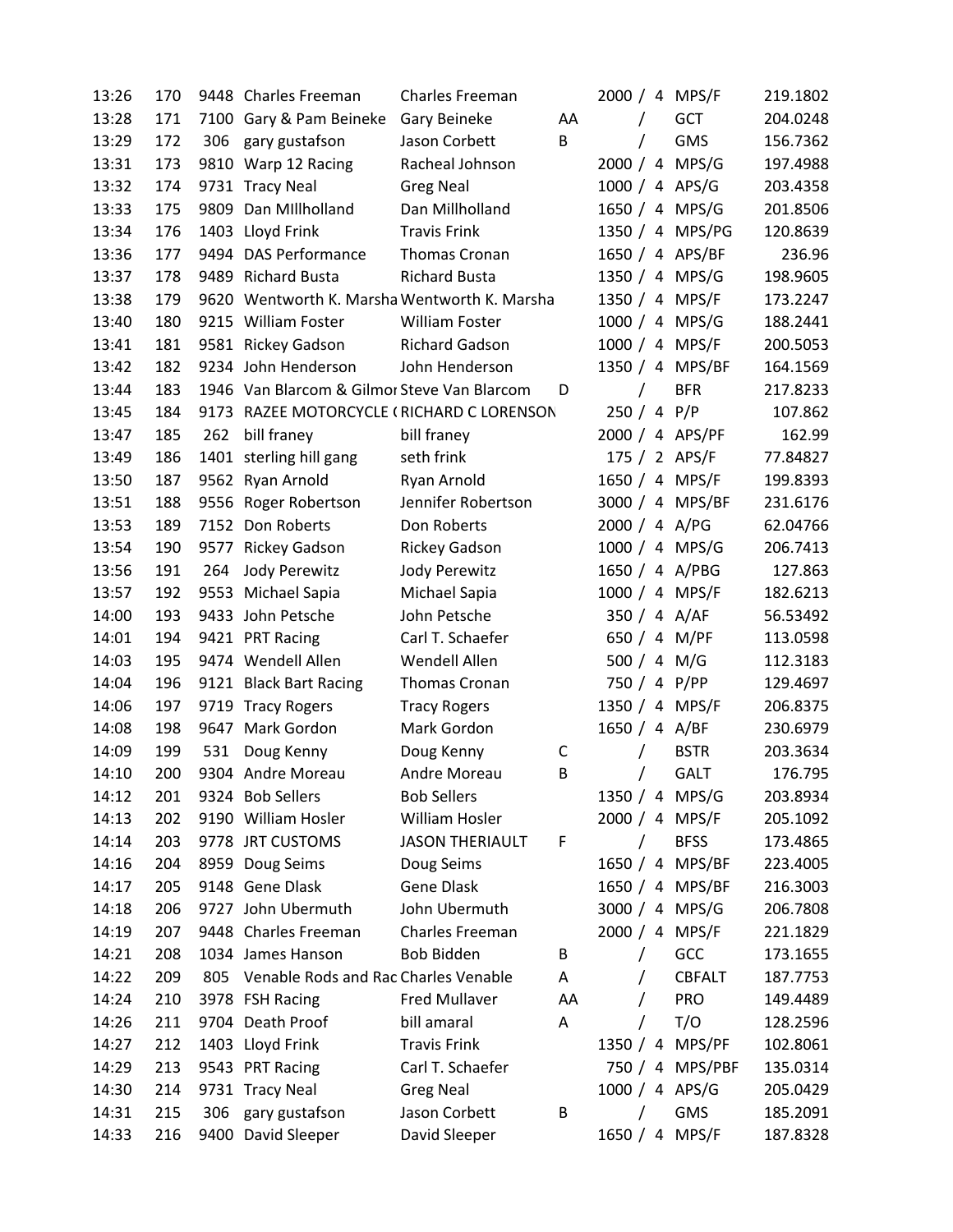| 14:34 | 217 |      |                           | 9620 Wentworth K. Marsha Wentworth K. Marsha |    |               | 1350 / 4 MPS/F   | 173.5989 |
|-------|-----|------|---------------------------|----------------------------------------------|----|---------------|------------------|----------|
| 14:35 | 218 |      | 7791 Geezer Racing        | <b>Brian Acton</b>                           |    | B /           | <b>BFALT</b>     | 193.6141 |
| 14:37 | 219 |      | 9489 Richard Busta        | <b>Richard Busta</b>                         |    |               | 1350 / 4 MPS/G   | 198.0214 |
| 14:41 | 220 |      | 9234 John Henderson       | John Henderson                               |    |               | 1350 / 4 MPS/BF  | 186.1332 |
| 14:42 | 221 |      | 9719 Tracy Rogers         | <b>Tracy Rogers</b>                          |    |               | 1350 / 4 MPS/F   | 204.9285 |
| 14:44 | 222 |      |                           | 9173 RAZEE MOTORCYCLE (RICHARD C LORENSON    |    | 250 / 4 P/P   |                  | 105.6676 |
| 14:45 | 223 |      | 9162 Atlantic Auto Racing | Joe Anthony                                  | C  |               | <b>FSS</b>       | 178.7833 |
| 14:47 | 224 |      | 9474 Wendell Allen        | Wendell Allen                                |    |               | 500 / 4 M/G      | 107.4025 |
| 14:48 | 225 |      | 9810 Warp 12 Racing       | Racheal Johnson                              |    |               | 2000 / 4 MPS/G   | 195.9891 |
| 14:49 | 226 |      | 9494 DAS Performance      | Eric Paquette                                |    |               | 1650 / 4 APS/BF  | 130.122  |
| 14:50 | 227 | 531  | Doug Kenny                | Doug Kenny                                   | C  | $\sqrt{2}$    | <b>BSTR</b>      | 193.3945 |
| 14:52 | 228 | 9727 | John Ubermuth             | John Ubermuth                                |    |               | 3000 / 4 MPS/G   | 206.3955 |
| 14:53 | 229 |      | 9400 David Sleeper        | David Sleeper                                |    |               | 1650 / 4 MPS/F   | 186.1656 |
| 14:55 | 230 | 9809 | Dan Millholland           | Dan Millholland                              |    |               | 1650 / 4 MPS/G   | 197.7729 |
| 14:56 | 231 |      | 9539 Tracy Neal           | <b>Greg Neal</b>                             |    |               | 650 / 4 MPS/G    | 176.1293 |
| 14:57 | 232 | 9556 | Roger Robertson           | Jennifer Robertson                           |    |               | 3000 / 4 MPS/BF  | 223.7059 |
| 14:58 | 233 | 9489 | <b>Richard Busta</b>      | <b>Richard Busta</b>                         |    |               | 1350 / 4 MPS/G   | 196.3681 |
| 14:59 | 234 | 9577 | <b>Rickey Gadson</b>      | <b>Rickey Gadson</b>                         |    |               | 1000 / 4 MPS/G   | 203.3455 |
| 15:01 | 235 |      |                           | 9620 Wentworth K. Marsha Wentworth K. Marsha |    |               | 1350 / 4 MPS/F   | 174.0375 |
| 15:02 | 236 |      | 9581 Rickey Gadson        | <b>Richard Gadson</b>                        |    |               | 1000 / 4 MPS/F   | 203.5668 |
| 15:04 | 237 |      | 7152 Don Roberts          | Don Roberts                                  |    | 2000 / 4 A/PG |                  | 78.61329 |
| 15:05 | 238 |      | 9234 John Henderson       | John Henderson                               |    |               | 1350 / 4 MPS/BF  | 170.1507 |
| 15:07 | 239 | 264  | Jody Perewitz             | Jody Perewitz                                |    |               | 1650 / 4 A/PBG   | 151.4096 |
| 15:09 | 240 | 9727 | John Ubermuth             | John Ubermuth                                |    |               | 3000 / 4 MPS/G   | 204.7304 |
| 15:10 | 241 |      | 9719 Tracy Rogers         | <b>Tracy Rogers</b>                          |    |               | 1350 / 4 MPS/F   | 203.9135 |
| 15:11 | 242 |      | 9553 Michael Sapia        | Michael Sapia                                |    |               | 1000 / 4 MPS/F   | 184.1702 |
| 15:13 | 243 |      |                           | 9173 RAZEE MOTORCYCLE (RICHARD C LORENSON    |    | 250 / 4 P/P   |                  | 107.0311 |
| 15:15 | 244 |      | 9190 William Hosler       | William Hosler                               |    |               | 2000 / 4 MPS/F   | 208.2486 |
| 15:16 | 245 |      | 3978 FSH Racing           | Fred Mullaver                                | AA | $\sqrt{2}$    | <b>PRO</b>       | 202.3607 |
| 15:17 | 246 |      | 9162 Atlantic Auto Racing | Joe Anthony                                  | C  | $\prime$      | GSS              | 176.4602 |
| 15:19 | 247 |      | 1034 James Hanson         | Rodney King                                  | C  | T             | GCC              | 161.3623 |
| 15:20 | 248 |      | 9704 Death Proof          | bill amaral                                  | A  | $\sqrt{2}$    | T/O              | 126.1083 |
| 15:22 | 249 |      | 9727 John Ubermuth        | John Ubermuth                                |    |               | 3000 / 4 MPS/G   | 203.8006 |
| 15:23 | 250 |      | 9731 Tracy Neal           | <b>Greg Neal</b>                             |    |               | 1000 / 4 APS/G   | 198.674  |
| 15:24 | 251 | 264  | Jody Perewitz             | Jody Perewitz                                |    |               | 1650 / 4 A/PBG   | 162.8611 |
| 15:26 | 252 | 8959 | Doug Seims                | Doug Seims                                   |    |               | 1650 / 4 MPS/BF  | 216.1329 |
| 15:27 | 253 |      | 9234 John Henderson       | John Henderson                               |    |               | 1350 / 4 MPS/BF  | 159.5395 |
| 15:29 | 254 |      | 9148 Gene Dlask           | <b>Gene Dlask</b>                            |    |               | 1650 / 4 MPS/BF  | 216.5187 |
| 15:32 | 255 |      | 1403 Lloyd Frink          | Lloyd Frink                                  |    |               | 1350 / 4 MPS/PBF | 121.7351 |
| 15:34 | 256 |      | 9190 William Hosler       | William Hosler                               |    |               | 2000 / 4 MPS/F   | 207.6561 |
| 15:35 | 257 | 429  | <b>Greg Hirst</b>         | <b>Greg Hirst</b>                            |    |               | 1350 / 4 MPS/G   | 199.6203 |
| 15:36 | 258 |      | 9727 John Ubermuth        | John Ubermuth                                |    |               | 3000 / 4 MPS/G   | 203.8415 |
| 15:37 | 259 |      | 7791 Geezer Racing        | <b>Brian Acton</b>                           |    | A /           | <b>BFALT</b>     | 204.6742 |
| 15:39 | 260 | 264  | Jody Perewitz             | Jody Perewitz                                |    |               | 1650 / 4 A/PBG   | 164.4866 |
| 15:41 | 261 |      |                           | 9173 RAZEE MOTORCYCLE (RICHARD C LORENSON    |    | 250 / 4 P/P   |                  | 104.4431 |
| 15:42 | 262 |      | 9400 David Sleeper        | David Sleeper                                |    |               | 1650 / 4 MPS/F   | 186.1804 |
| 15:43 | 263 |      | 9543 PRT Racing           | Carl T. Schaefer                             |    |               | 750 / 4 MPS/PBF  | 157.3405 |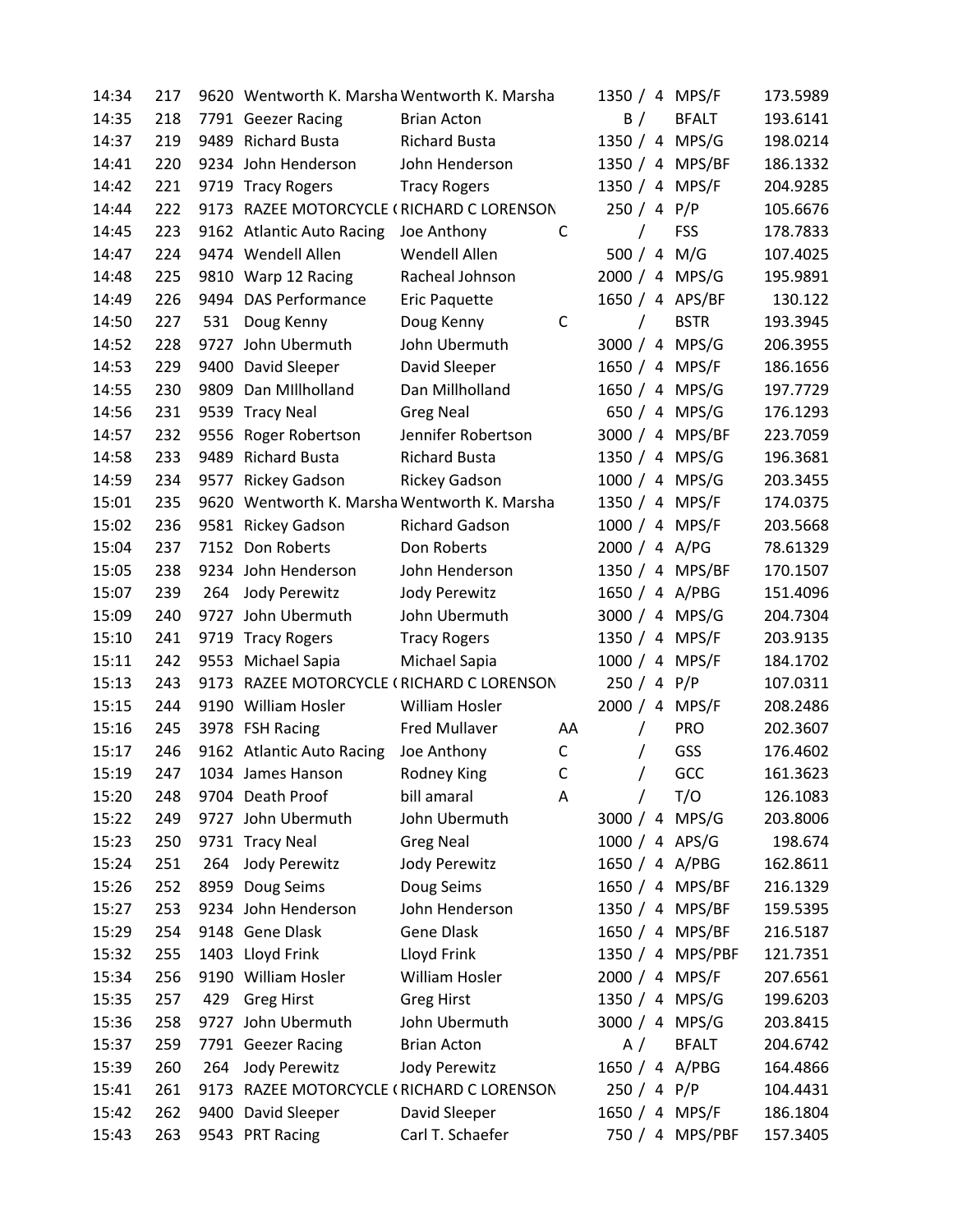|  | 15:45 264 9704 Death Proof                          | bill amaral     | A / T/O         | 128.0554 |
|--|-----------------------------------------------------|-----------------|-----------------|----------|
|  | 15:46 265 9727 John Ubermuth                        | John Ubermuth   | 3000 / 4 MPS/G  | 200.8325 |
|  | 15:47 266 9448 Charles Freeman                      | Charles Freeman | 2000 / 4 MPS/F  | 136.1188 |
|  | 15:49 267 9234 John Henderson                       | John Henderson  | 1350 / 4 MPS/BF | 163.5796 |
|  | 15:51 268 9173 RAZEE MOTORCYCLE (RICHARD C LORENSON |                 | 250 / 4 P/P     | 105.4416 |
|  | 15:52 269 9553 Michael Sapia                        | Michael Sapia   | 1000 / 4 MPS/F  | 182.2895 |

### MONDAY - 7/18/2011

| <b>TIME</b> |    |      | <b>RUN VEH # ORGANIZATION</b> | <b>DRIVER</b>       | <b>ENGINE</b>   | <b>CLASS</b> | <b>SPEED</b> |
|-------------|----|------|-------------------------------|---------------------|-----------------|--------------|--------------|
| 7:58        | 3  |      | 1441 Sabatinelli/Guthrie      | Dean Sabatinelli    | 1000 / 4 APS/BF |              | 91.35566     |
| 8:07        | 4  |      | 9324 Bob Sellers              | <b>Bob Sellers</b>  | 1350 / 4 MPS/G  |              | 205.736      |
| 8:13        | 5  |      | 9556 Roger Robertson          | Jennifer Robertson  | 1350 / 4 MPS/BF |              | 228.4728     |
| 8:15        | 6  |      | 9810 Warp 12 Racing           | Racheal Johnson     | 2000 / 4 MPS/G  |              | 197.3159     |
| 8:22        | 7  |      | 9810 Warp 12 Racing           | Racheal Johnson     | 2000 / 4 MPS/G  |              | 197.9152     |
| 8:31        | 8  |      | 9647 Mark Gordon              | Mark Gordon         | 2000 / 4 A/BF   |              | 223.3752     |
| 8:45        | 9  |      | 9647 Mark Gordon              | Mark Gordon         | 3000 / 4 MPS/BF |              | 198.3059     |
| 8:50        | 10 |      | 9421 PRT Racing               | Carl T. Schaefer    | 650 / 4 M/PF    |              | 109.4218     |
| 9:00        | 11 |      | 9324 Bob Sellers              | <b>Bob Sellers</b>  | 1350 / 4 MPS/G  |              | 197.7073     |
| 9:09        | 12 |      | 9810 Warp 12 Racing           | Racheal Johnson     | 2000 / 4 MPS/G  |              | 193.9767     |
| 9:16        | 13 |      | 9810 Warp 12 Racing           | Racheal Johnson     | 2000 / 4 MPS/G  |              | 195.0849     |
| 9:19        | 14 | 9647 | Mark Gordon                   | Mark Gordon         | 3000 / 4 MPS/BF |              | 220.4875     |
| 9:25        | 15 |      | 9556 Roger Robertson          | Jennifer Robertson  | 1350 / 4 MPS/BF |              | 193.9842     |
| 9:35        | 16 |      | 9810 Warp 12 Racing           | Racheal Johnson     | 2000 / 4 MPS/G  |              | 192.2484     |
| 9:48        | 17 |      | 9556 Roger Robertson          | Jennifer Robertson  | 1350 / 4 MPS/BF |              | 73.49491     |
| 9:56        | 18 | 9324 | <b>Bob Sellers</b>            | <b>Bob Sellers</b>  | 1350 / 4 MPS/G  |              | 198.9558     |
| 10:01       | 19 |      | 9647 Mark Gordon              | Mark Gordon         | 3000 / 4 MPS/BF |              | 232.9012     |
| 10:05       | 20 |      | 9810 Warp 12 Racing           | Racheal Johnson     | 2000 / 4 MPS/G  |              | 191.1897     |
| 10:31       | 22 |      | 9324 Bob Sellers              | <b>Bob Sellers</b>  | 1350 / 4 MPS/G  |              | 201.326      |
| 10:35       | 24 |      | 9810 Warp 12 Racing           | Racheal Johnson     | 2000 / 4 MPS/G  |              | 193.1822     |
| 10:43       | 26 | 429  | <b>Greg Hirst</b>             | <b>Greg Hirst</b>   | 1350 / 4 MPS/G  |              | 206.5869     |
| 10:44       | 27 |      | 9810 Warp 12 Racing           | Racheal Johnson     | 2000 / 4 MPS/G  |              | 193.1882     |
| 10:49       | 28 | 9324 | <b>Bob Sellers</b>            | <b>Bob Sellers</b>  | 1350 / 4 MPS/G  |              | 189.4949     |
| 11:01       | 31 |      | 9647 Mark Gordon              | Mark Gordon         | 3000 / 4 MPS/BF |              | 175.5885     |
| 11:02       | 32 |      | 9810 Warp 12 Racing           | Racheal Johnson     | 2000 / 4 MPS/G  |              | 194.0905     |
| 11:14       | 33 |      | 9810 Warp 12 Racing           | Racheal Johnson     | 2000 / 4 MPS/G  |              | 193.944      |
| 11:27       | 34 |      | 9810 Warp 12 Racing           | Racheal Johnson     | 2000 / 4 MPS/G  |              | 191.9577     |
| 11:42       | 36 |      | 9810 Warp 12 Racing           | Racheal Johnson     | 2000 / 4 MPS/G  |              | 192.969      |
| 11:44       | 37 |      | 9647 Mark Gordon              | <b>Scott Horner</b> | $3001+$         | $/4$ A/BF    | 234.085      |
| 12:29       | 40 |      | 9810 Warp 12 Racing           | Racheal Johnson     | 2000 / 4 MPS/G  |              | 190.6801     |
| 12:39       | 44 | 9647 | Mark Gordon                   | Mark Gordon         | 3000 / 4 MPS/BF |              | 214.835      |
| 12:44       | 45 |      | 9810 Warp 12 Racing           | Racheal Johnson     | 2000 / 4 MPS/G  |              | 189.043      |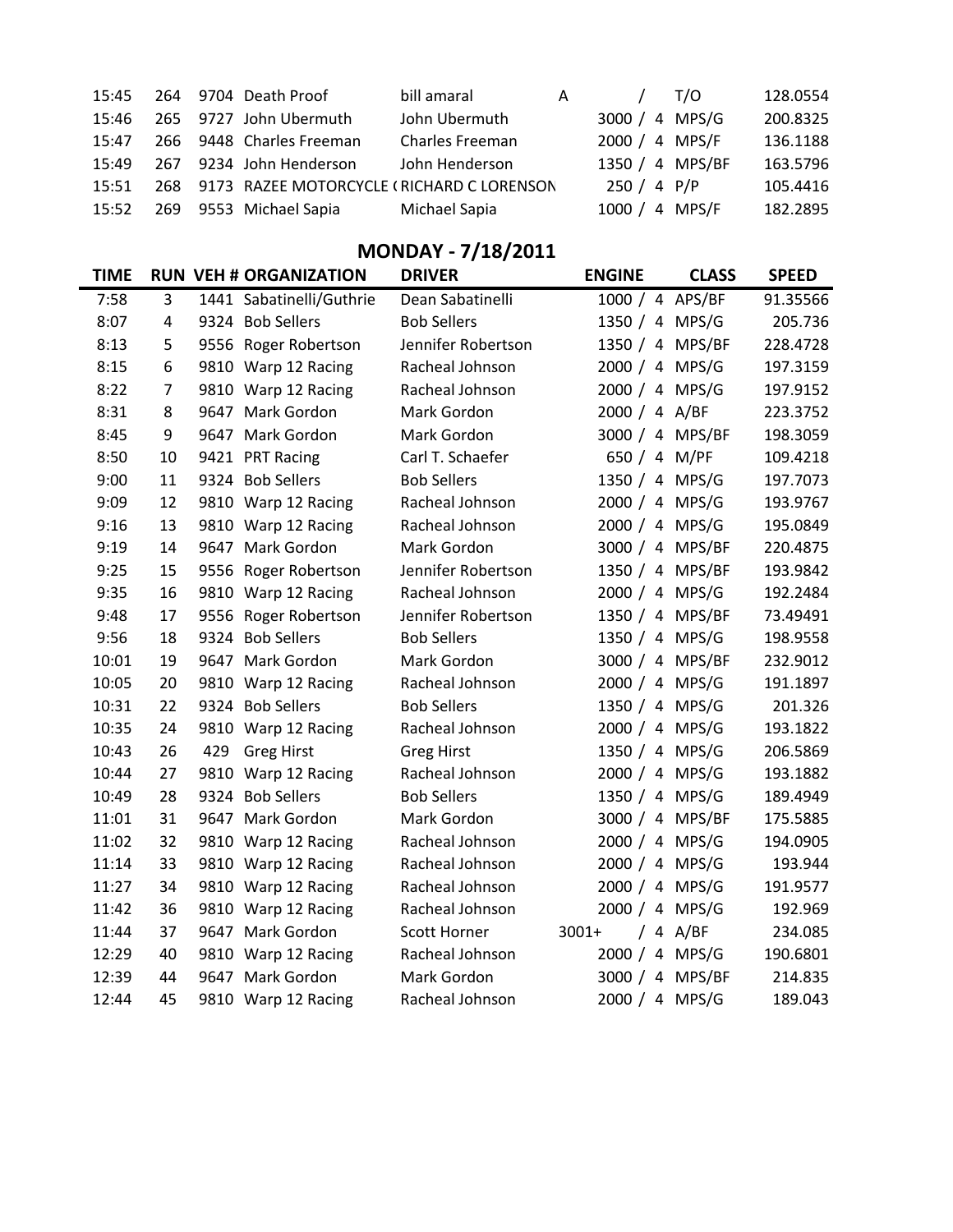| <b>NEW</b>    |  |  |  |
|---------------|--|--|--|
|               |  |  |  |
| <b>FINAL</b>  |  |  |  |
|               |  |  |  |
| <b>FINAL</b>  |  |  |  |
| <b>BUMP</b>   |  |  |  |
|               |  |  |  |
| <b>NEW</b>    |  |  |  |
| <b>FINAL</b>  |  |  |  |
|               |  |  |  |
|               |  |  |  |
| <b>FINAL</b>  |  |  |  |
| NEW           |  |  |  |
|               |  |  |  |
| <b>NEW</b>    |  |  |  |
| <b>NEW</b>    |  |  |  |
|               |  |  |  |
| <b>BUMP</b>   |  |  |  |
| NEW           |  |  |  |
|               |  |  |  |
| <b>NEW</b>    |  |  |  |
|               |  |  |  |
| <b>NEW</b>    |  |  |  |
| <b>FINAL</b>  |  |  |  |
| <b>STRIKE</b> |  |  |  |
| <b>FINAL</b>  |  |  |  |
| <b>BUMP</b>   |  |  |  |
| <b>FINAL</b>  |  |  |  |
| <b>NEW</b>    |  |  |  |
|               |  |  |  |
| <b>NEW</b>    |  |  |  |
|               |  |  |  |

NEW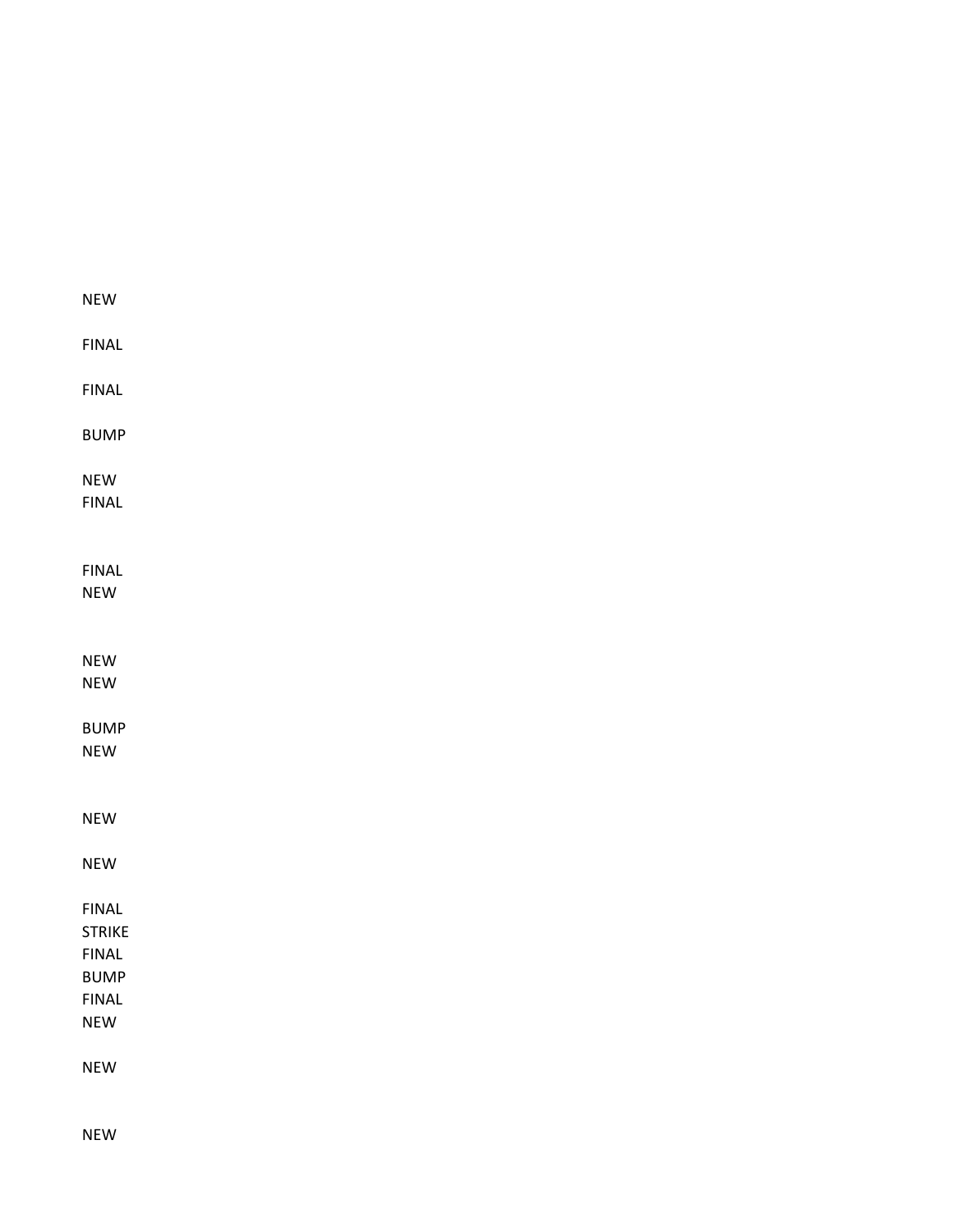| <b>NEW</b><br><b>FINAL</b> |  |  |  |
|----------------------------|--|--|--|
| <b>NEW</b>                 |  |  |  |
| <b>FINAL</b>               |  |  |  |
| <b>NEW</b>                 |  |  |  |

| <b>FINAL</b><br><b>NEW</b> |  |  |  |
|----------------------------|--|--|--|
| <b>NEW</b>                 |  |  |  |
| <b>NEW</b>                 |  |  |  |
|                            |  |  |  |
| <b>NEW</b><br><b>NEW</b>   |  |  |  |
| <b>NEW</b>                 |  |  |  |
| <b>NEW</b>                 |  |  |  |
| <b>FINAL</b>               |  |  |  |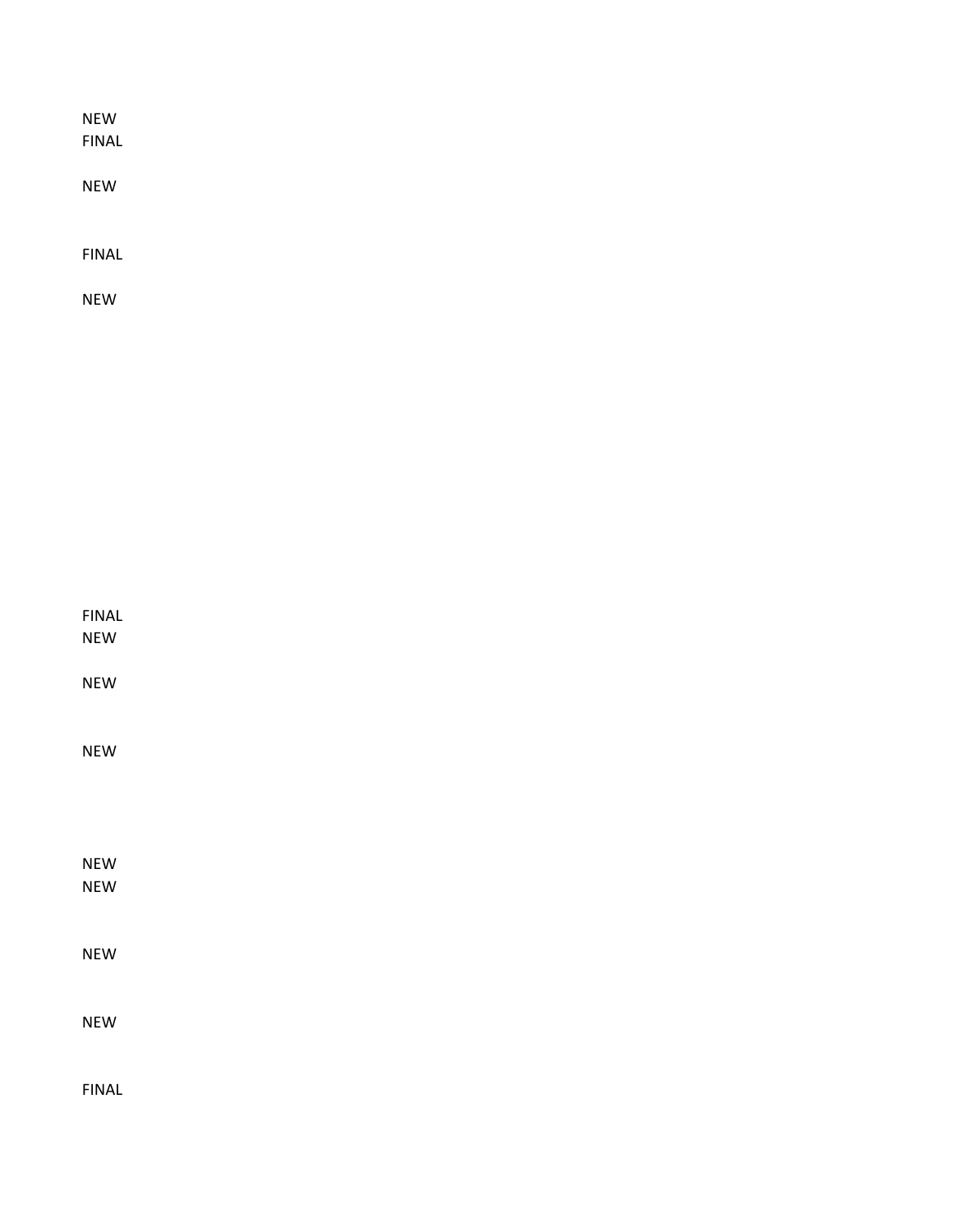| ${\sf NEW}$<br>${\sf NEW}$ |             |
|----------------------------|-------------|
| <b>BUMP</b>                |             |
| ${\sf NEW}$<br>${\sf NEW}$ |             |
|                            |             |
| <b>BUMP</b>                |             |
| <b>FINAL</b>               |             |
|                            |             |
| <b>BUMP</b>                |             |
| <b>BUMP</b>                |             |
| <b>BUMP</b><br><b>BUMP</b> |             |
| ${\sf NEW}$                |             |
|                            |             |
| <b>FINAL</b>               | 2-CLUB/BEST |

NEW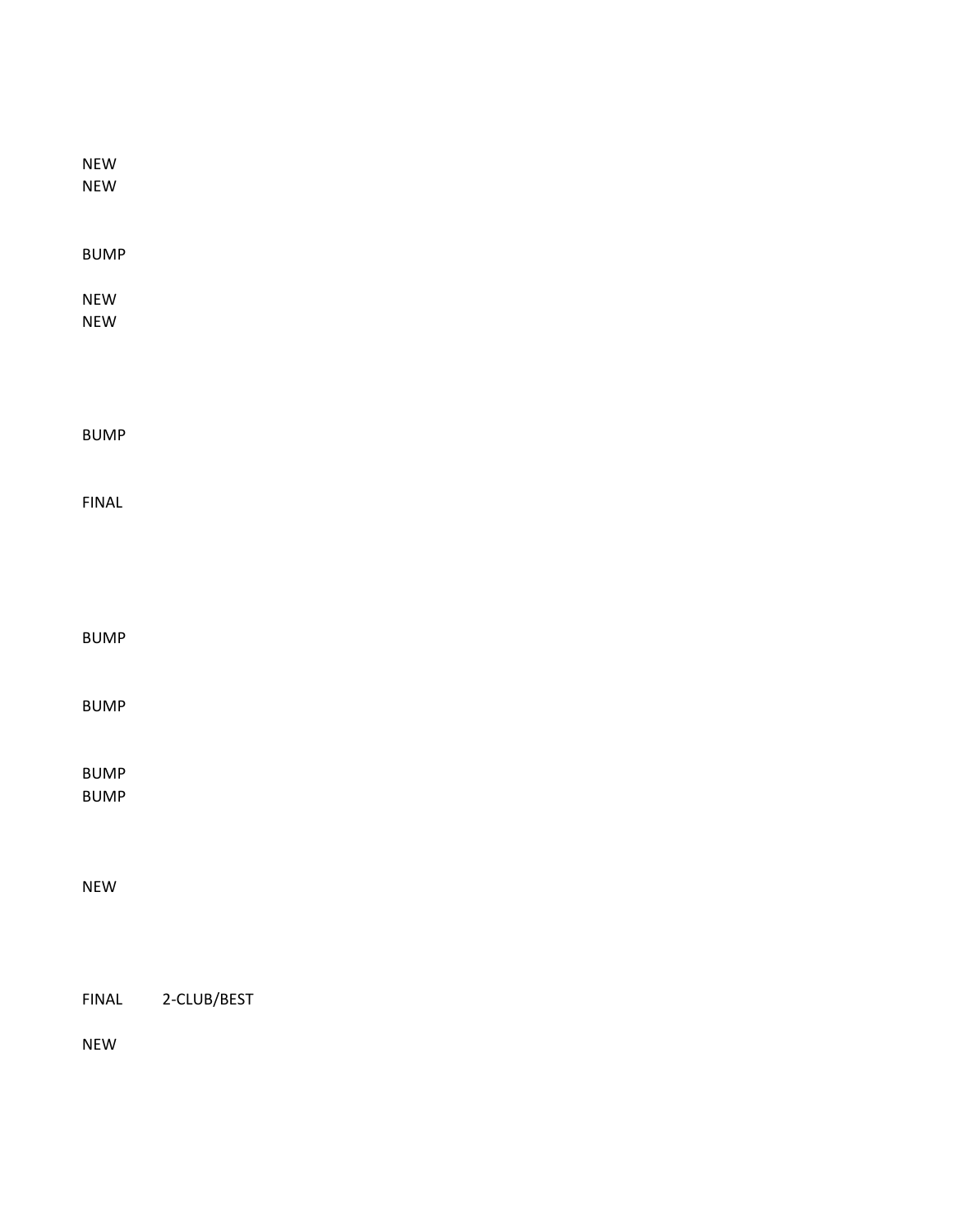| <b>BUMP</b><br><b>NEW</b>    |  |  |  |  |
|------------------------------|--|--|--|--|
|                              |  |  |  |  |
| NEW                          |  |  |  |  |
| ${\sf FINAL}$                |  |  |  |  |
| NEW                          |  |  |  |  |
|                              |  |  |  |  |
|                              |  |  |  |  |
| <b>BUMP</b>                  |  |  |  |  |
| <b>STRIKE</b>                |  |  |  |  |
|                              |  |  |  |  |
|                              |  |  |  |  |
|                              |  |  |  |  |
| <b>NEW</b>                   |  |  |  |  |
| <b>BUMP</b>                  |  |  |  |  |
|                              |  |  |  |  |
| ${\sf FINAL}$                |  |  |  |  |
| ${\sf FINAL}$<br><b>BUMP</b> |  |  |  |  |
| <b>NEW</b>                   |  |  |  |  |
| <b>FINAL</b>                 |  |  |  |  |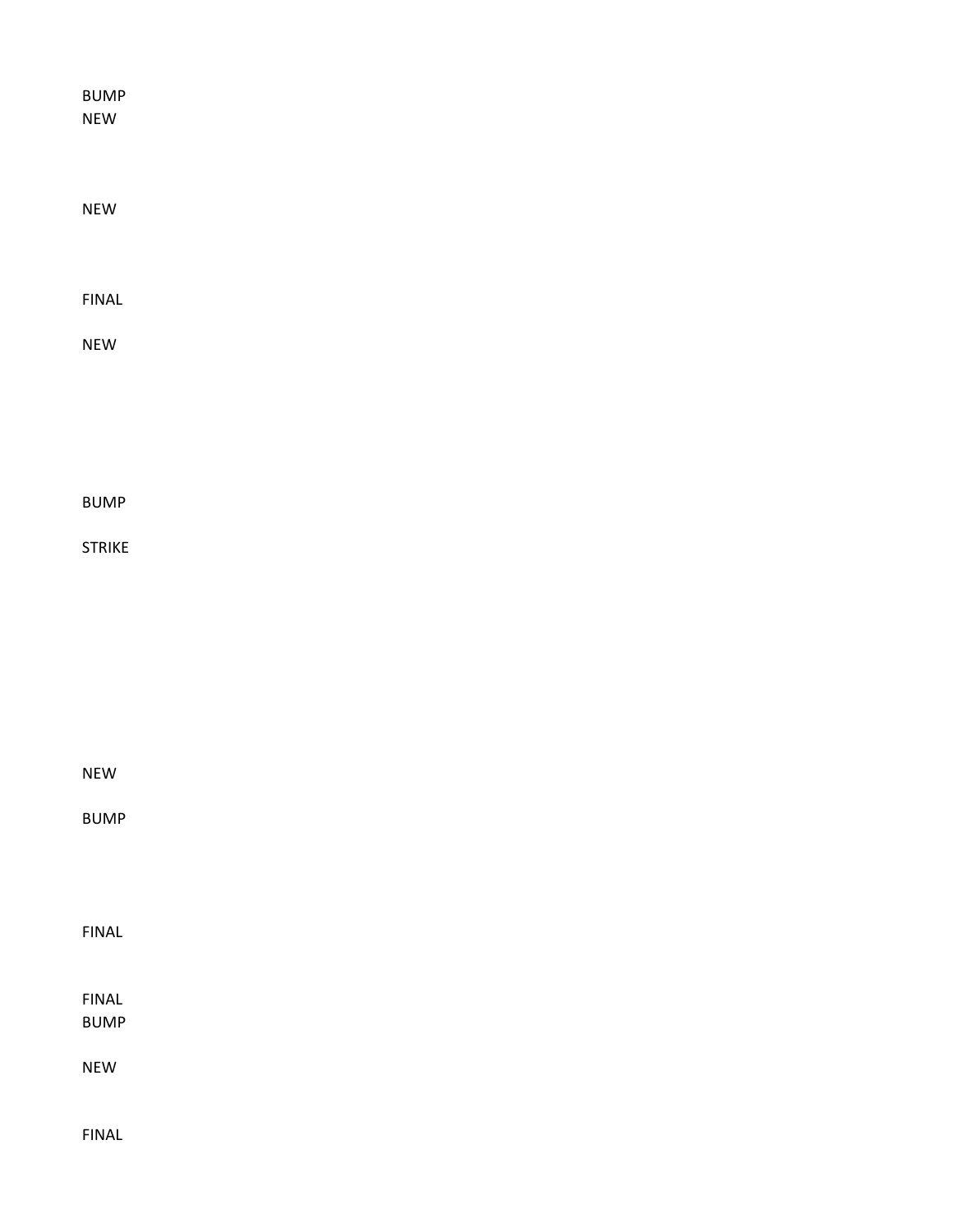| FINAL                        | $2$ -CLUB   |
|------------------------------|-------------|
|                              |             |
| <b>BUMP</b>                  |             |
| <b>BUMP</b>                  |             |
| <b>BUMP</b>                  |             |
| <b>FINAL</b>                 |             |
| <b>BUMP</b>                  |             |
| <b>BUMP</b>                  |             |
| <b>BUMP</b>                  |             |
| <b>BUMP</b>                  |             |
| <b>BUMP</b>                  |             |
| <b>BUMP</b>                  |             |
| <b>NEW</b>                   |             |
|                              |             |
| ${\sf FINAL}$                | 2-CLUB/BEST |
|                              |             |
|                              |             |
| <b>FINAL</b>                 |             |
| <b>BUMP</b>                  |             |
|                              |             |
|                              |             |
| <b>FINAL</b><br><b>FINAL</b> | 2-CLUB/BEST |
|                              |             |
| <b>NEW</b>                   |             |
|                              |             |

BUMP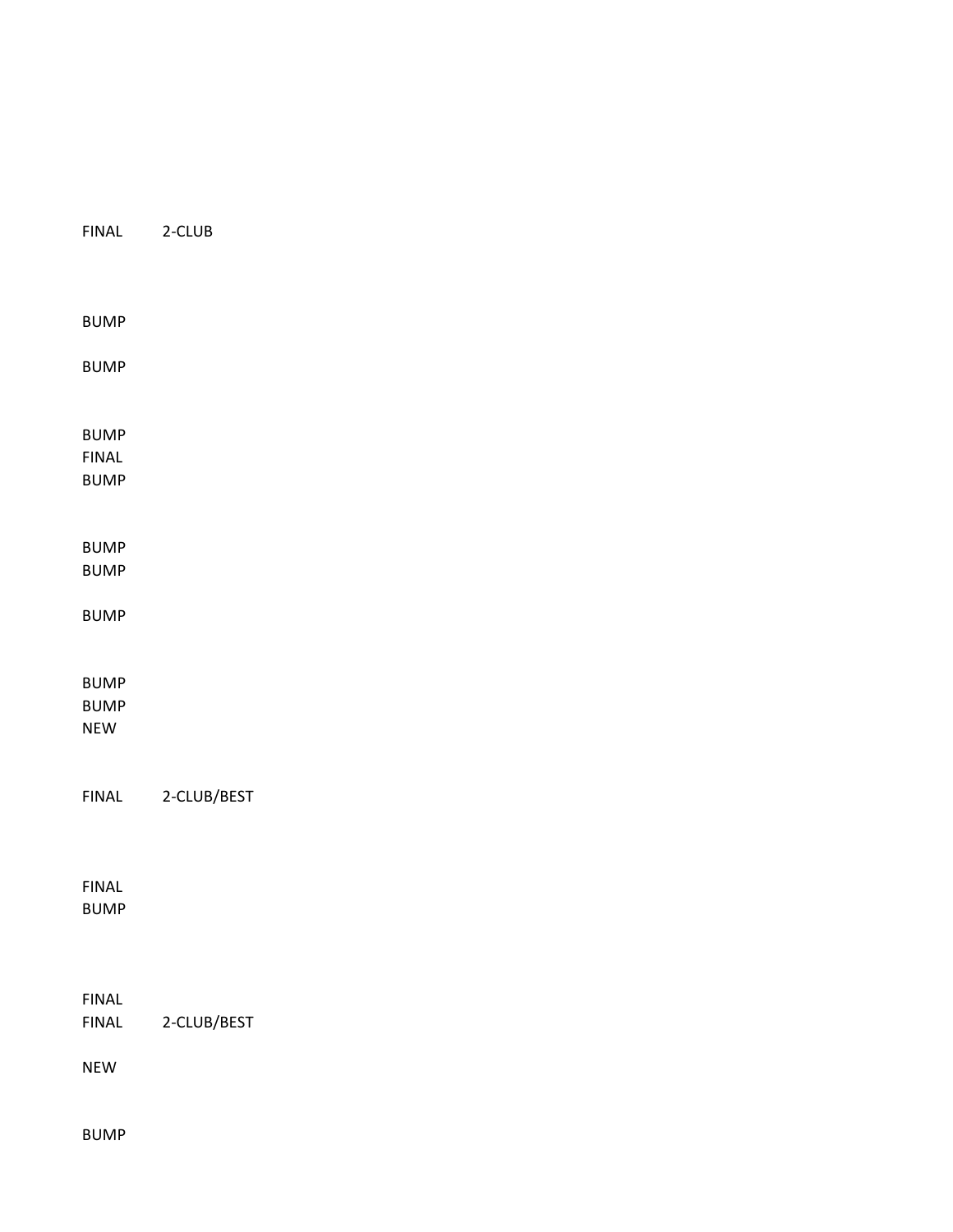BUMP

BUMP

BUMP 2-CLUB

FINAL 2-CLUB NEW FINAL

BUMP

BUMP

FINAL

FINAL 3-CLUB/BEST

BUMP

FINAL 2-CLUB/BEST

BUMP

FINAL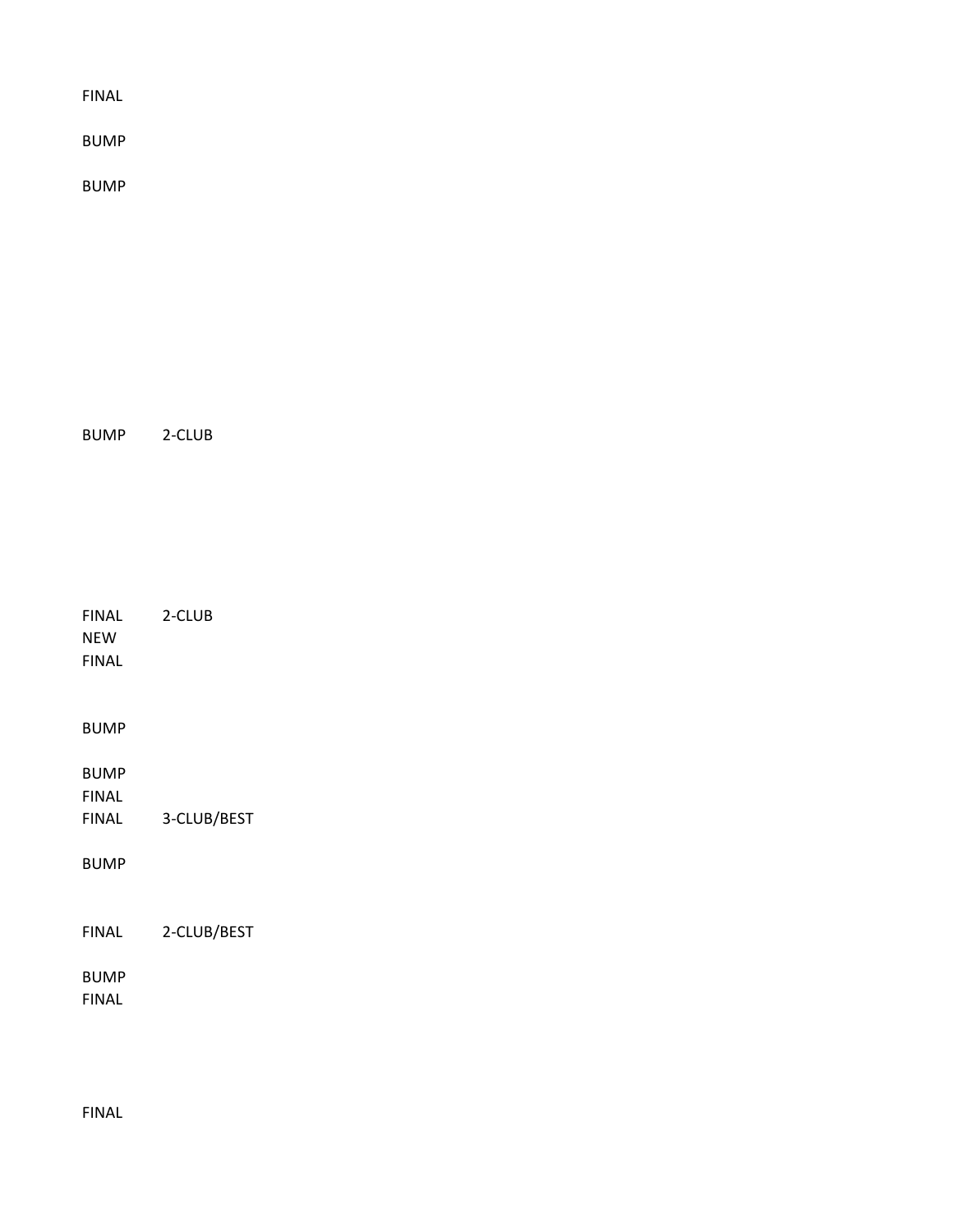BUMP FINAL BUMP BUMP

FINAL 2-CLUB/BEST

FINAL

FINAL 2-CLUB/BEST

BUMP NEW

FINAL 2-CLUB/BEST FINAL

FINAL FINAL NEW FINAL FINAL 2-CLUB/BEST FINAL FINAL BUMP FINAL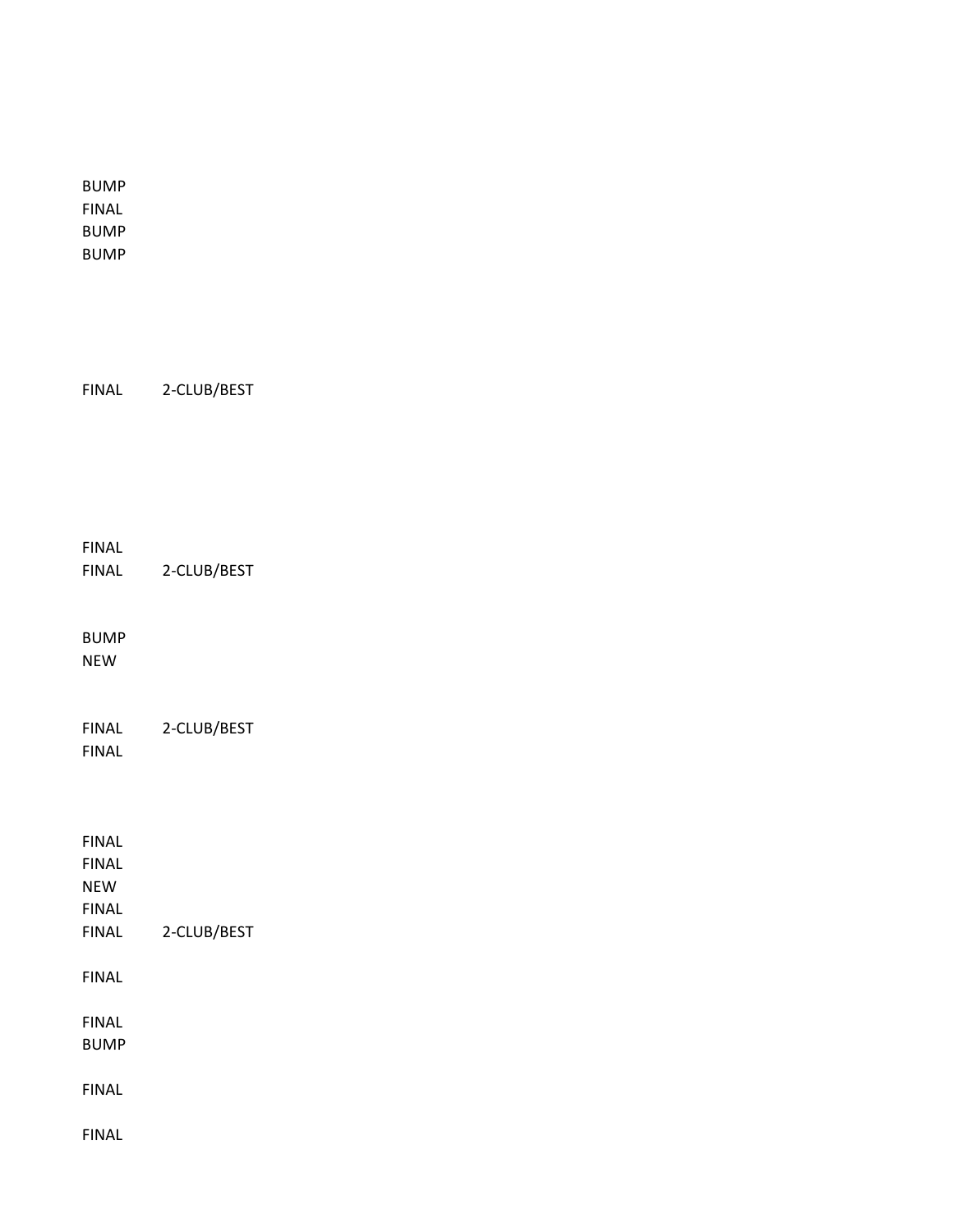FINAL FINAL FINAL FINAL FINAL FINAL 2-CLUB/BEST BUMP BUMP 2-CLUB FINAL 2-CLUB BUMP FINAL 2-BEST FINAL

FINAL

FINAL

BUMP

FINAL

BUMP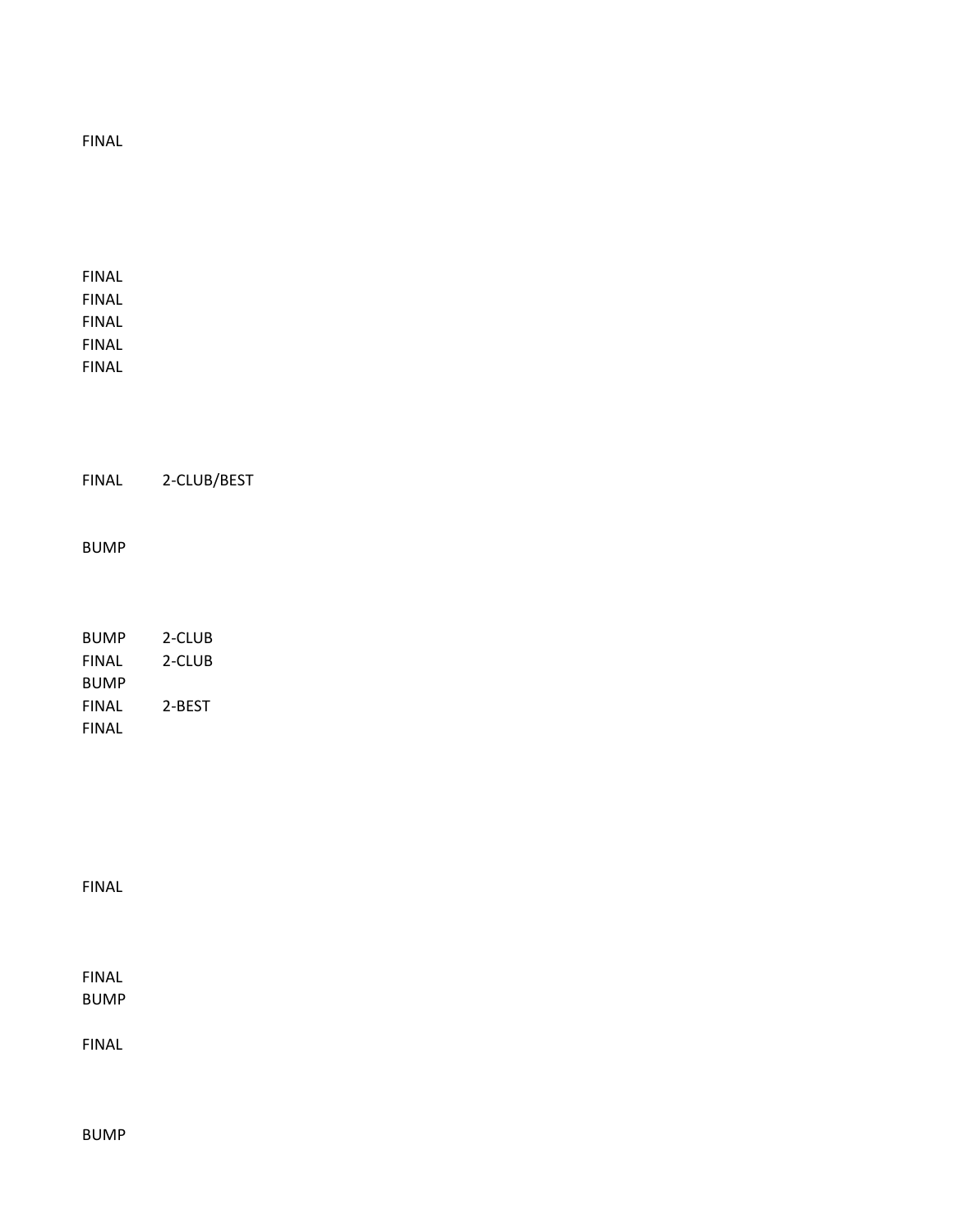FINAL 2-CLUB/BEST

FINAL

NEW

BUMP

FINAL BUMP FINAL

BUMP

FINAL FINAL 2-CLUB/BEST FINAL 2-BEST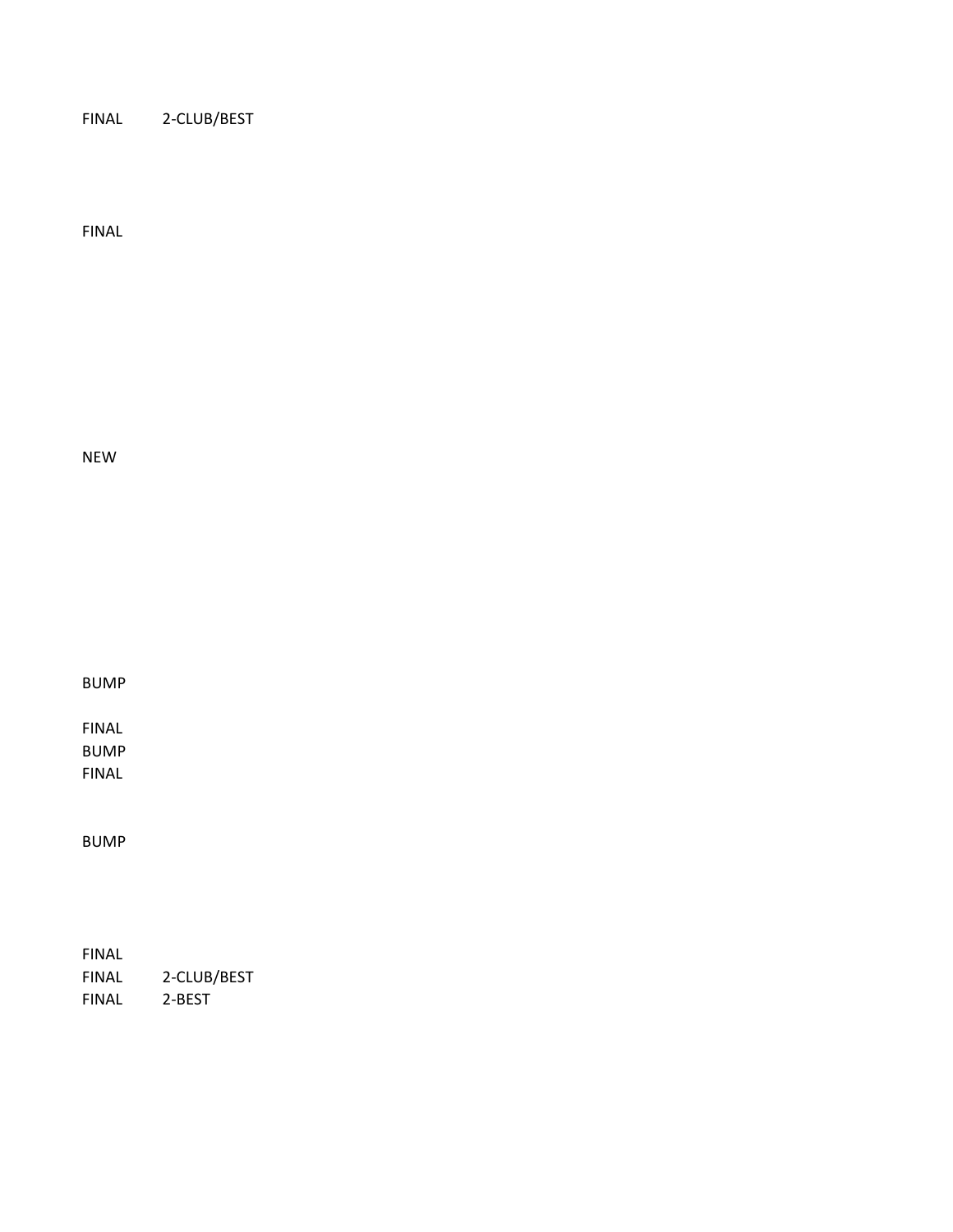#### BUMP

FINAL FINAL

| <b>FINAL</b>                                                 | 2-BEST      |
|--------------------------------------------------------------|-------------|
| <b>FINAL</b><br><b>FINAL</b><br><b>FINAL</b><br><b>FINAL</b> |             |
| <b>FINAL</b>                                                 | 2-CLUB/BEST |

FINAL 2-BEST

### FINAL

| FINAL | 2-BEST |
|-------|--------|
| FINAL |        |
| FINAL |        |
| NFW   |        |
|       |        |
| FINAL |        |
|       |        |
| FINAL | 2-BEST |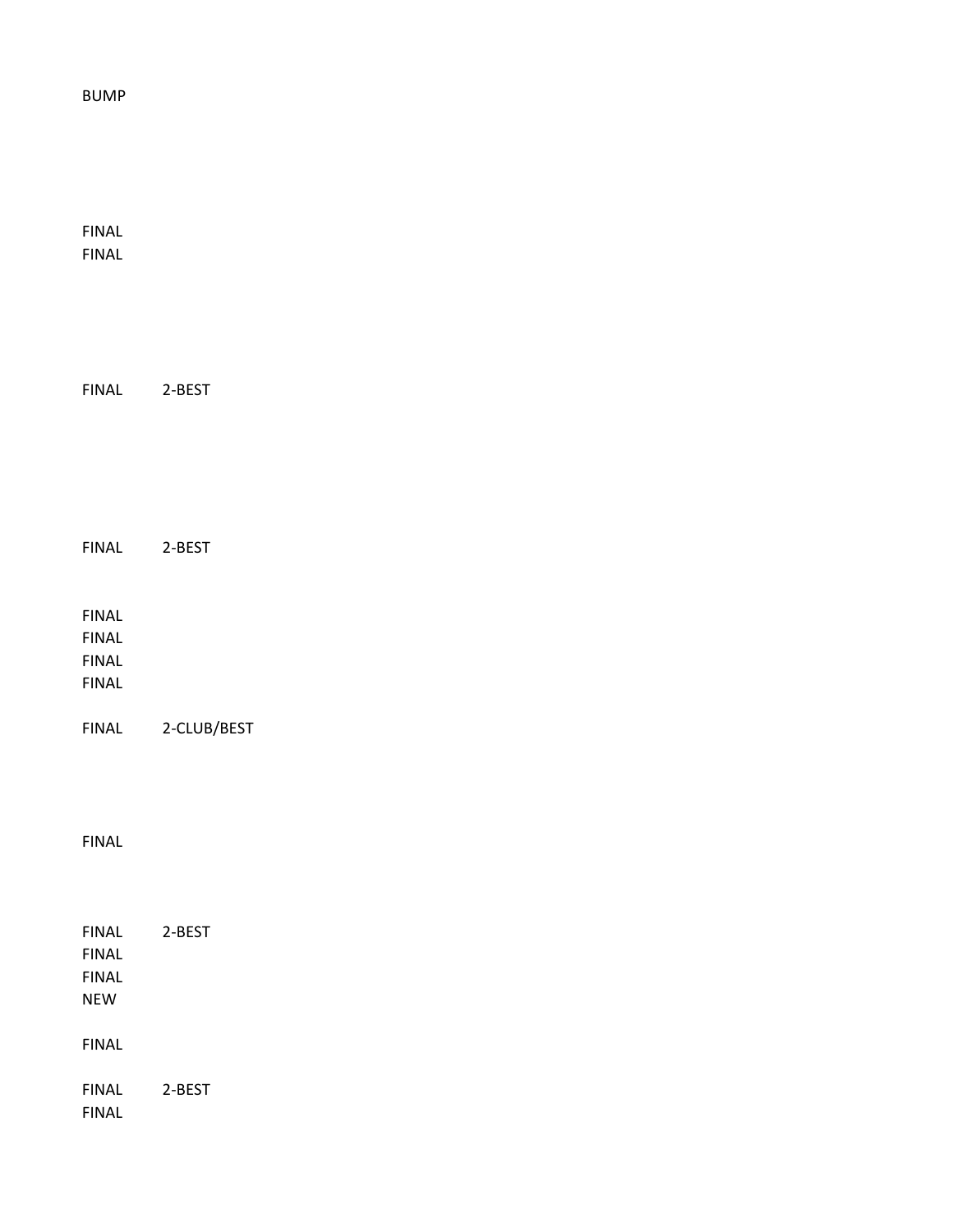FINAL

BUMP

FINAL

FINAL 2-BEST FINAL